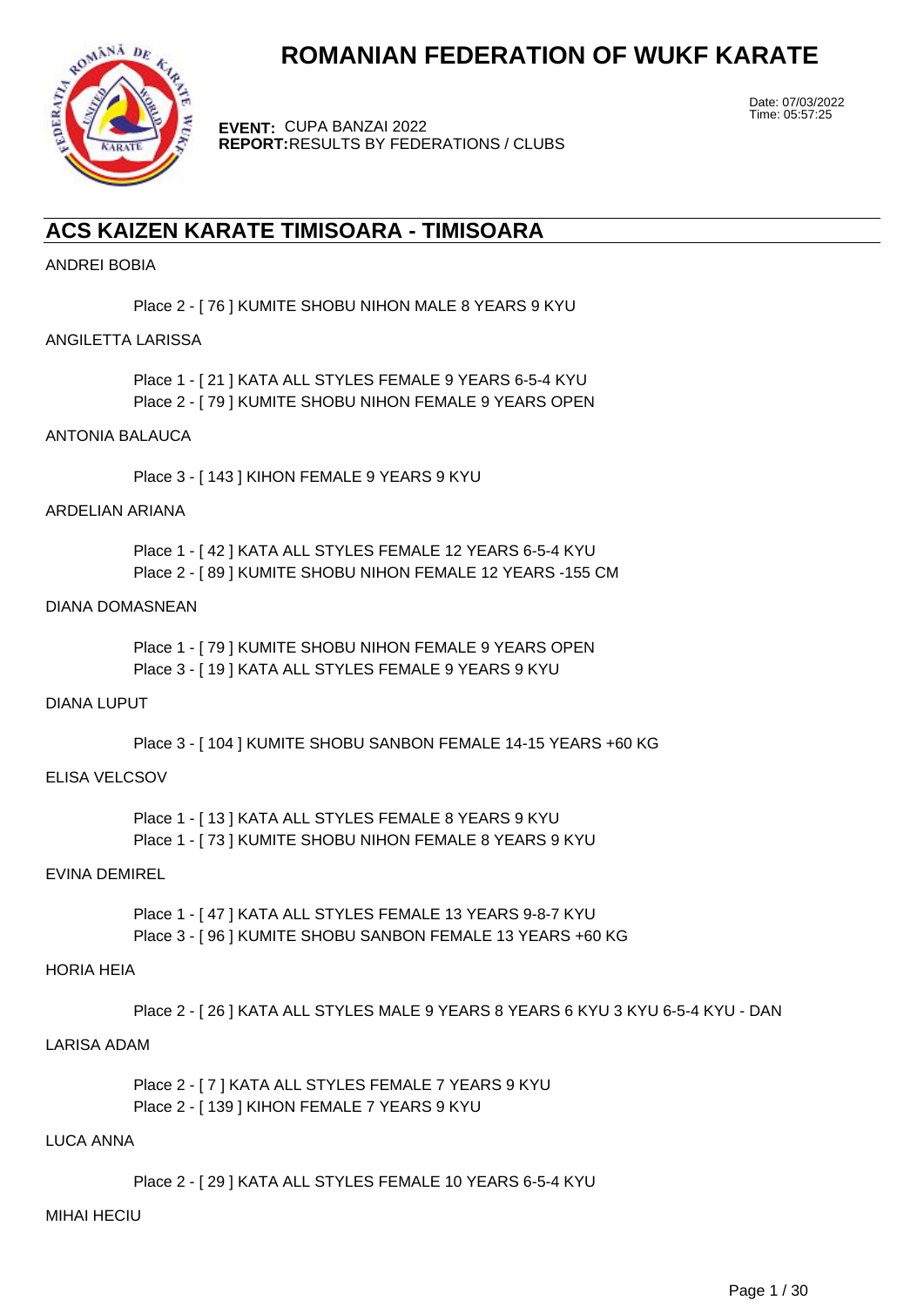

**EVENT:** CUPA BANZAI 2022 **REPORT:** RESULTS BY FEDERATIONS / CLUBS Date: 07/03/2022 Time: 05:57:25

Place 2 - [ 78 ] KUMITE SHOBU NIHON MALE 8 YEARS 6 KYU 8-7 KYU - DAN

# MLADENCA SUICI

Place 1 - [ 27 ] KATA ALL STYLES FEMALE 10 YEARS 9 KYU Place 1 - [ 145 ] KIHON FEMALE 10 YEARS 9 KYU

# OPRE MAYA

Place 1 - [ 89 ] KUMITE SHOBU NIHON FEMALE 12 YEARS -155 CM

#### TEAM 1

ARDELIAN ARIANA OPRE MAYA TOPOLOVCICI DIANA

Place 2 - [ 153 ] KATA TEAMS FEMALE 11-12 YEARS

### TEAM 2

ANGILETTA LARISSA LUCA ANNA ELISA VELCSOV

Place 3 - [ 151 ] KATA TEAMS FEMALE 8-10 YEARS

#### TEAM 3

RADU SEBASTIAN MIHAI HECIU SERGIU PUICEA

Place 3 - [ 152 ] KATA TEAMS MALE 8-10 YEARS

# TEAM 4

ANGILETTA LARISSA DIANA DOMASNEAN LUCA ANNA ELISA VELCSOV

Place 2 - [ 163 ] KUMITE TEAMS FEMALE 8-10 YEARS

#### TEAM 6

ARDELIAN ARIANA TOPOLOVCICI DIANA OPRE MAYA Place 2 - [ 165 ] KUMITE TEAMS FEMALE 11-12 YEARS

TEAM 7

AHMADI DARIA EVINA DEMIREL CHRISTIANA VIRTEIU

Place 3 - [ 167 ] KUMITE TEAMS FEMALE 13 YEARS

### TOPOLOVCICI DIANA

Place 2 - [ 42 ] KATA ALL STYLES FEMALE 12 YEARS 6-5-4 KYU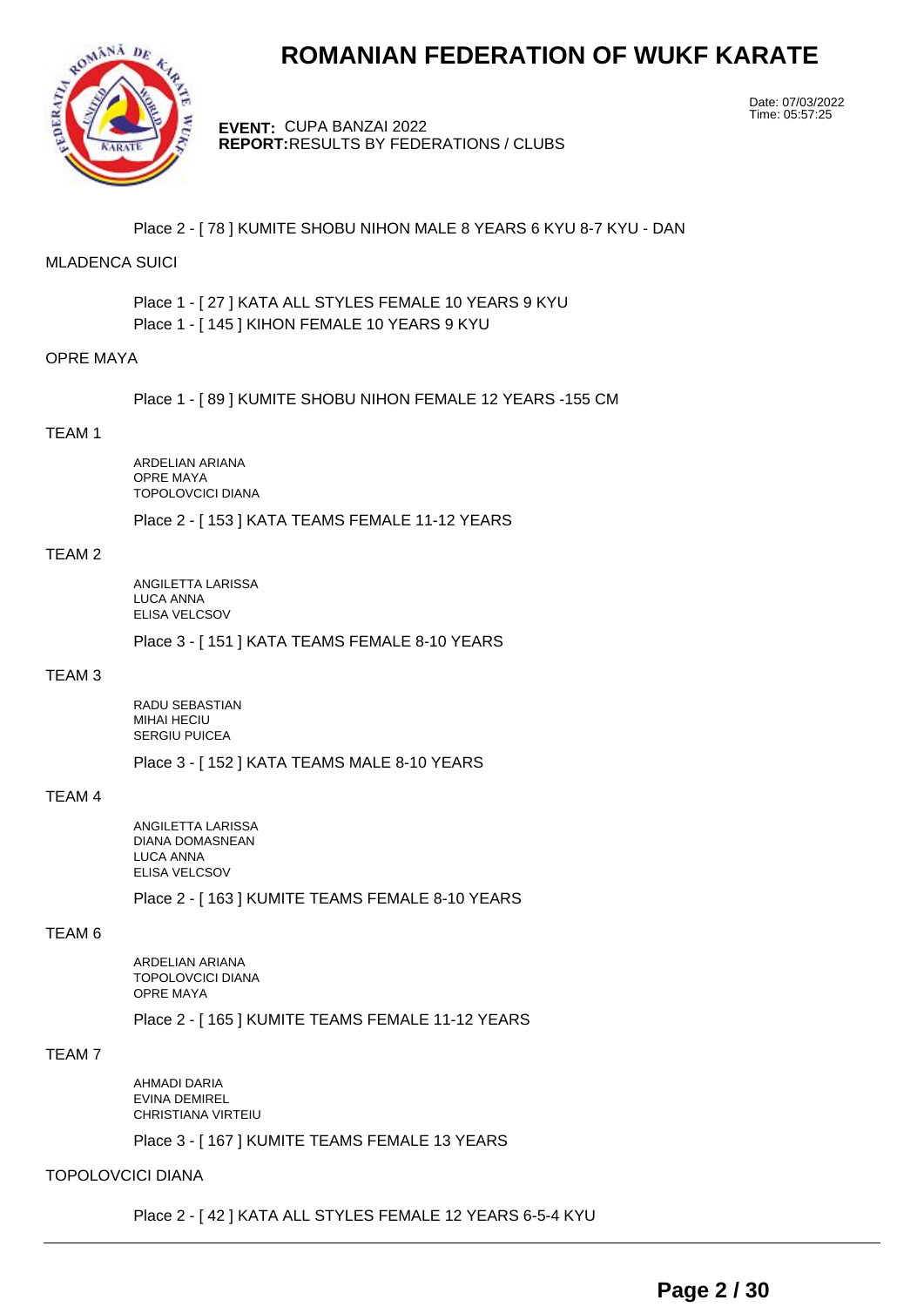

**EVENT: CUPA BANZAI 2022 REPORT: RESULTS BY FEDERATIONS / CLUBS** **Date: 07/03/2022**

# **ACS SEISHIN-KAI - BRASOV** RESULTS BY FEDERATIONS / CLUBS

# CARPUS DARIUS

Place 2 - [ 52 ] KATA ALL STYLES MALE 13 YEARS 3 KYU - DAN Place 3 - [ 97 ] KUMITE SHOBU SANBON MALE 13 YEARS -45 KG

# CARPUS TIBERIU

Place 3 - [ 66 ] KATA ALL STYLES MALE OVER 36 YEARS OPEN

# MAKO ISABELLA

Place 3 - [ 81 ] KUMITE SHOBU NIHON FEMALE 10 YEARS -145 CM

#### RAILEANU ANDREI

Place 3 - [ 31 ] KATA ALL STYLES MALE 10 YEARS 9 KYU

TEAM 2

CARPUS DARIUS CATOIU TUDOR **TURCU LUCA** 

Place 3 - [ 158 ] KATA TEAMS MALE 14-15 YEARS

# **ASOCIAțIA CLUB SPORTIV ATLETIC BUCOVINA - SUCEAVA**

# GHERASIM OCTAVIAN

Place 2 - [ 40 ] KATA ALL STYLES MALE 11 YEARS 10 YEARS 3 KYU - DAN

LELCU ANDREI IOAN

Place 3 - [ 46 ] KATA ALL STYLES MALE 12 YEARS 3 KYU - DAN

# LELCU MATEI

Place 2 - [ 80 ] KUMITE SHOBU NIHON MALE 9 YEARS OPEN

# RANGUS ELENA DENISA ALEXANDRA

Place 2 - [ 43 ] KATA ALL STYLES FEMALE 12 YEARS 11 YEARS 3 KYU - DAN Place 3 - [ 86 ] KUMITE SHOBU NIHON FEMALE 11 YEARS +150 CM

# **CLUBUL SPORTIV MUNICIPAL LUGOJ - LUGOJ**

ARDELIAN STEFAN

Place 3 - [ 16 ] KATA ALL STYLES MALE 8 YEARS 9 KYU

# BOGDAN ANDREI ENE

Place 1 - [ 106 ] KUMITE SHOBU SANBON MALE 14-15 YEARS -65 KG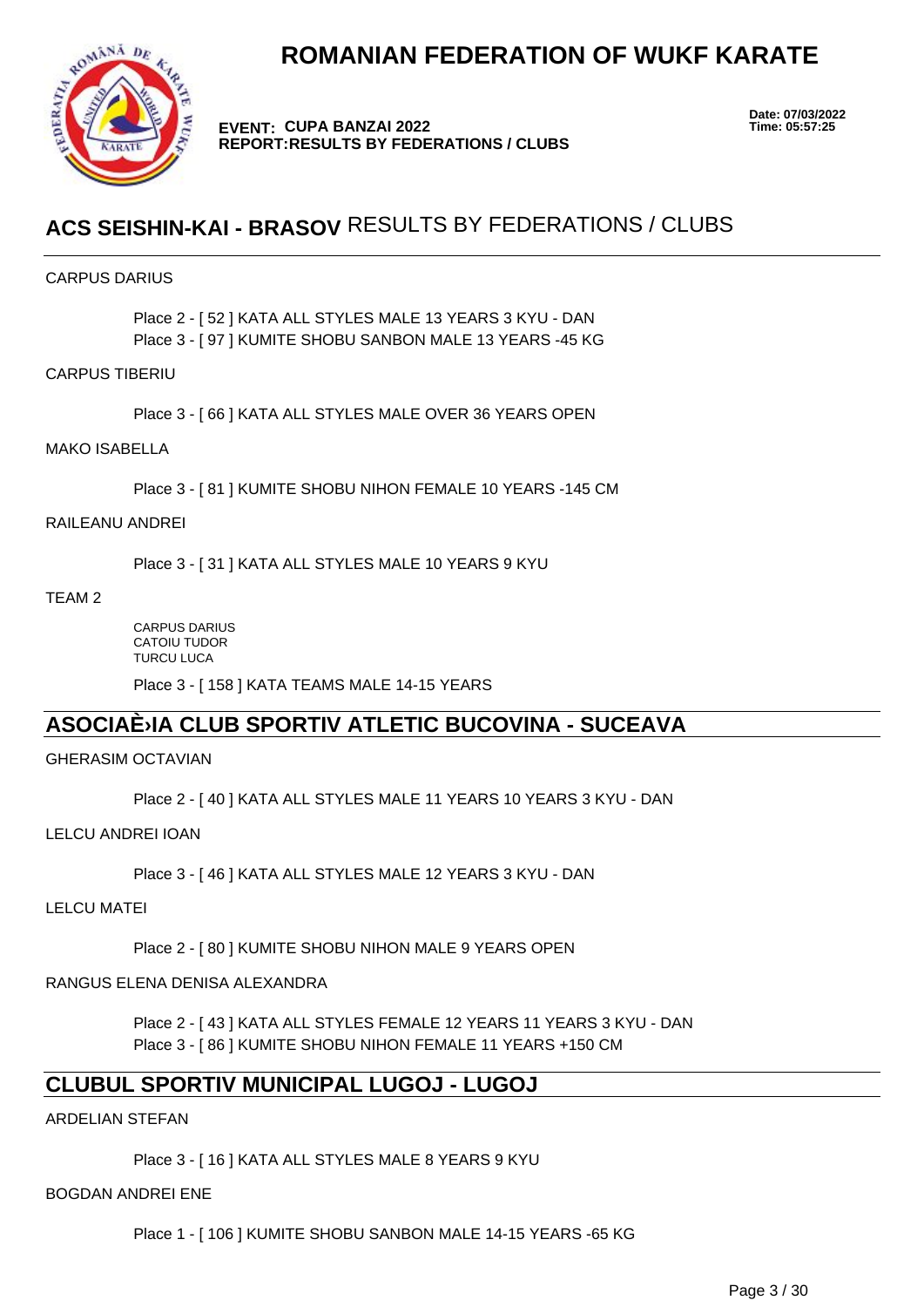

**EVENT:** CUPA BANZAI 2022 **REPORT:** RESULTS BY FEDERATIONS / CLUBS Date: 07/03/2022 Time: 05:57:25

# MARIA SZIGETI REITTER

Place 3 - [ 20 ] KATA ALL STYLES FEMALE 9 YEARS 8-7 KYU

### PANTARU EDUARD

Place 2 - [ 31 ] KATA ALL STYLES MALE 10 YEARS 9 KYU

RAED OSMAN

Place 3 - [ 108 ] KUMITE SHOBU SANBON MALE 14-15 YEARS +75 KG

#### RAFAEL MARINESCU

Place 3 - [ 50 ] KATA ALL STYLES MALE 13 YEARS 9-8-7 KYU

#### SZEMENYI OLIVER

Place 3 - [ 99 ] KUMITE SHOBU SANBON MALE 13 YEARS -65 KG

TEAM 1

BOGDAN ANDREI ENE RAED OSMAN GABRIEL HIRICI SZEMENYI OLIVER Place 2 - [ 170 ] KUMITE TEAMS MALE 14-15 YEARS

#### VALENTINA TUDOSE

Place 2 - [ 54 ] KATA ALL STYLES FEMALE 14-15 YEARS 6-5-4 KYU

# **COLEGIUL NATIONAL AUREL VLAICU - BUCHAREST**

# EDUARD ANDREI STAVARACHE

Place 1 - [ 56 ] KATA ALL STYLES MALE 14-15 YEARS 9-8-7 KYU

# GHEORGHE-ROSCA DAVID

Place 2 - [ 121 ] KUMITE SHOBU SANBON MALE 18-35 YEARS -65 KG

# IVAN STEFAN ALEXANDRU

Place 3 - [ 62 ] KATA ALL STYLES MALE 16-17 YEARS 5-4-3-2-1 KYU + DAN

MLADIN ELIZA VICTORIA

Place 1 - [ 60 ] KATA ALL STYLES FEMALE 16-17 YEARS 5-4-3-2-1 KYU + DAN

# **CS BANZAI KARATE CLUB - ARAD**

BALOG LORENZO

Place 1 - [ 52 ] KATA ALL STYLES MALE 13 YEARS 3 KYU - DAN Place 1 - [ 97 ] KUMITE SHOBU SANBON MALE 13 YEARS -45 KG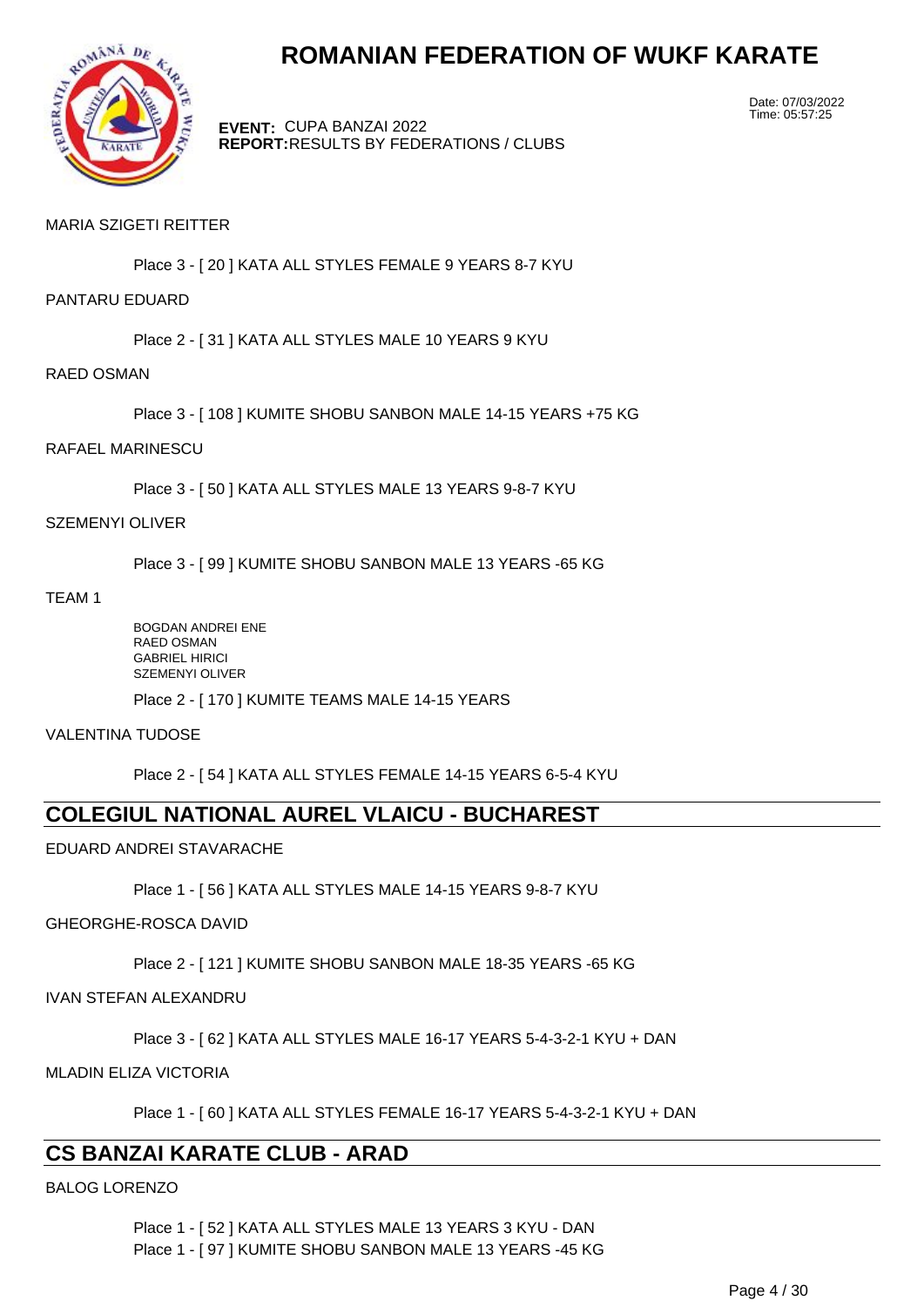

**EVENT:** CUPA BANZAI 2022 **REPORT:** RESULTS BY FEDERATIONS / CLUBS Date: 07/03/2022 Time: 05:57:25

### BEJAN AIMEE

Place 1 - [ 81 ] KUMITE SHOBU NIHON FEMALE 10 YEARS -145 CM Place 2 - [ 28 ] KATA ALL STYLES FEMALE 10 YEARS 8-7 KYU

#### BLIDISEL ALEXANDRU

Place 2 - [ 46 ] KATA ALL STYLES MALE 12 YEARS 3 KYU - DAN

#### BLIDISEL DARIUS

Place 1 - [ 46 ] KATA ALL STYLES MALE 12 YEARS 3 KYU - DAN Place 1 - [ 91 ] KUMITE SHOBU NIHON MALE 12 YEARS -155 CM

#### BURLAN FILIP

Place 1 - [ 177 ] KATA INCLUSIV MALE

#### FEHER KEVIN

Place 1 - [ 88 ] KUMITE SHOBU NIHON MALE 11 YEARS +150 CM Place 3 - [ 39 ] KATA ALL STYLES MALE 11 YEARS 6-5-4 KYU

### GIULIA BEJAN

Place 2 - [ 47 ] KATA ALL STYLES FEMALE 13 YEARS 9-8-7 KYU Place 3 - [ 95 ] KUMITE SHOBU SANBON FEMALE 13 YEARS -60 KG

#### MARA GROZDI

Place 2 - [ 90 ] KUMITE SHOBU NIHON FEMALE 12 YEARS +155 CM

#### MINEA PAULA

Place 1 - [ 49 ] KATA ALL STYLES FEMALE 13 YEARS 3 KYU - DAN Place 1 - [ 94 ] KUMITE SHOBU SANBON FEMALE 13 YEARS -55 KG

# PAPARELLA FILIPPO

Place 1 - [ 177 ] KATA INCLUSIV MALE

# TEAM 1

Place 2 - [ 155 ] KATA TEAMS FEMALE 13 YEARS

# TEAM 2

Place 1 - [ 156 ] KATA TEAMS MALE 13 YEARS

### TEAM 4

MINEA PAULA GIULIA BEJAN MARA GROZDI

Place 1 - [ 167 ] KUMITE TEAMS FEMALE 13 YEARS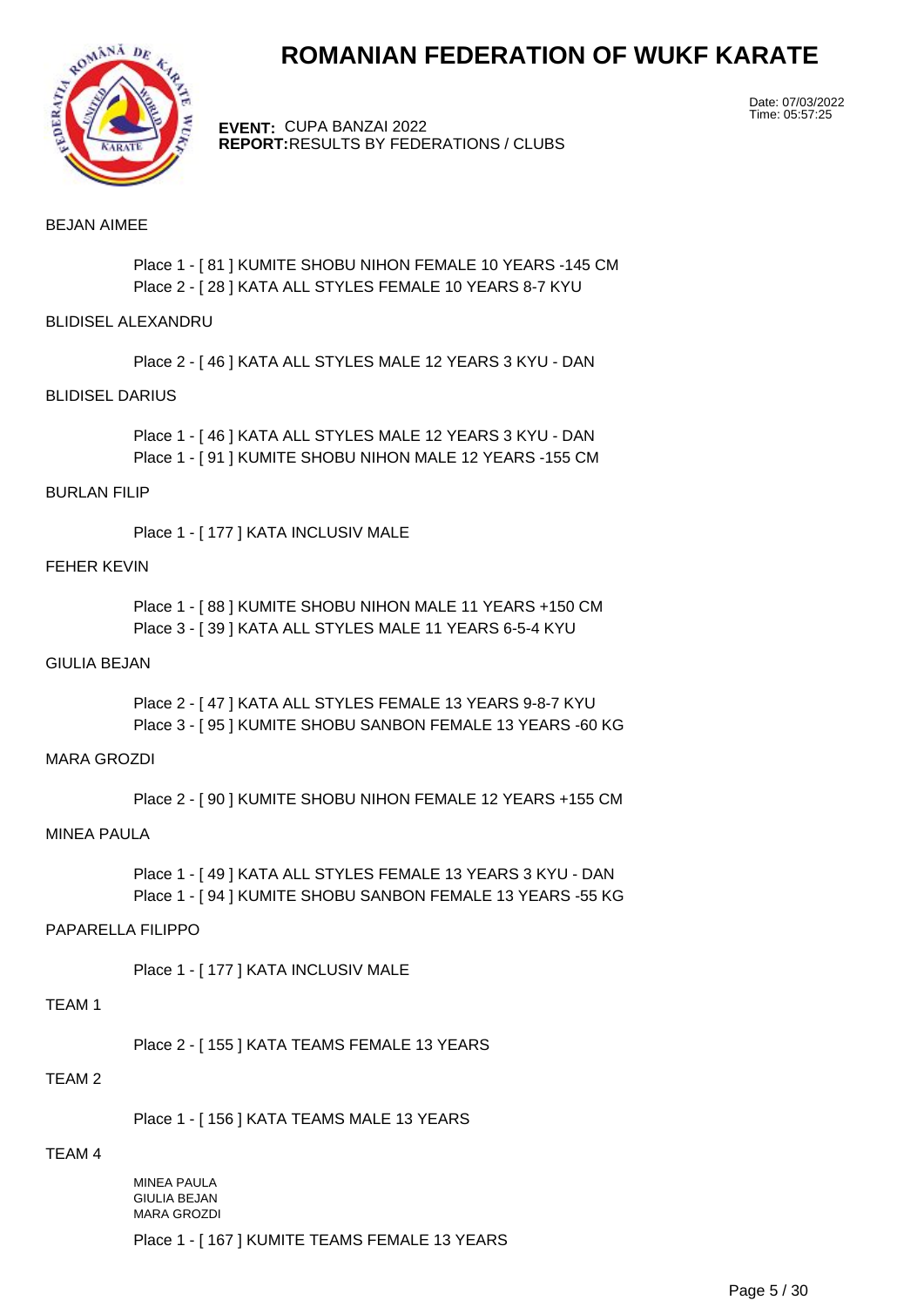

**EVENT:** CUPA BANZAI 2022 **REPORT:** RESULTS BY FEDERATIONS / CLUBS Date: 07/03/2022 Time: 05:57:25

### TEAM 5

BALOG LORENZO BLIDISEL DARIUS BLIDISEL ALEXANDRU

Place 2 - [ 168 ] KUMITE TEAMS MALE 13 YEARS

# **CS COBRA ARTE MARTIALE - ARAD**

#### ANDRONIC ANASTASIA

Place 3 - [ 110 ] KUMITE SHOBU SANBON FEMALE 16-17 YEARS -50 -55 KG

#### ANGHEL DIANA

Place 3 - [ 73 ] KUMITE SHOBU NIHON FEMALE 8 YEARS 9 KYU

#### AXINTE IZABELA

Place 3 - [ 137 ] KIHON FEMALE -7 YEARS 9 KYU

#### BIBART LUIZA

Place 1 - [ 59 ] KATA ALL STYLES FEMALE 16-17 YEARS 9-8-7-6 KYU Place 2 - [ 111 ] KUMITE SHOBU SANBON FEMALE 16-17 YEARS -60 KG

# BOCIORT ALBERT

Place 3 - [ 138 ] KIHON MALE -7 YEARS 9 KYU

#### BRANUTIU AYAN

Place 1 - [4] KATA ALL STYLES MALE -7 YEARS 9 KYU Place 2 - [ 138 ] KIHON MALE -7 YEARS 9 KYU

### CIOLAN STEFAN

Place 2 - [ 148 ] KIHON MALE 11 YEARS 9 KYU

## CUTH ILEANA

Place 2 - [ 118 ] KUMITE SHOBU SANBON FEMALE 18-35 YEARS -60 KG

# FERICEL ALEXANDRA

Place 3 - [ 149 ] KIHON FEMALE 12 YEARS 9 KYU

# IEPURE VICTORIA

Place 2 - [ 68 ] KUMITE SHOBU NIHON FEMALE 7 YEARS 8-7 KYU 9 KYU

# MANCIU CASIAN

Place 3 - [ 70 ] KUMITE SHOBU NIHON MALE 7 YEARS 9 KYU

#### MANEA ANDREI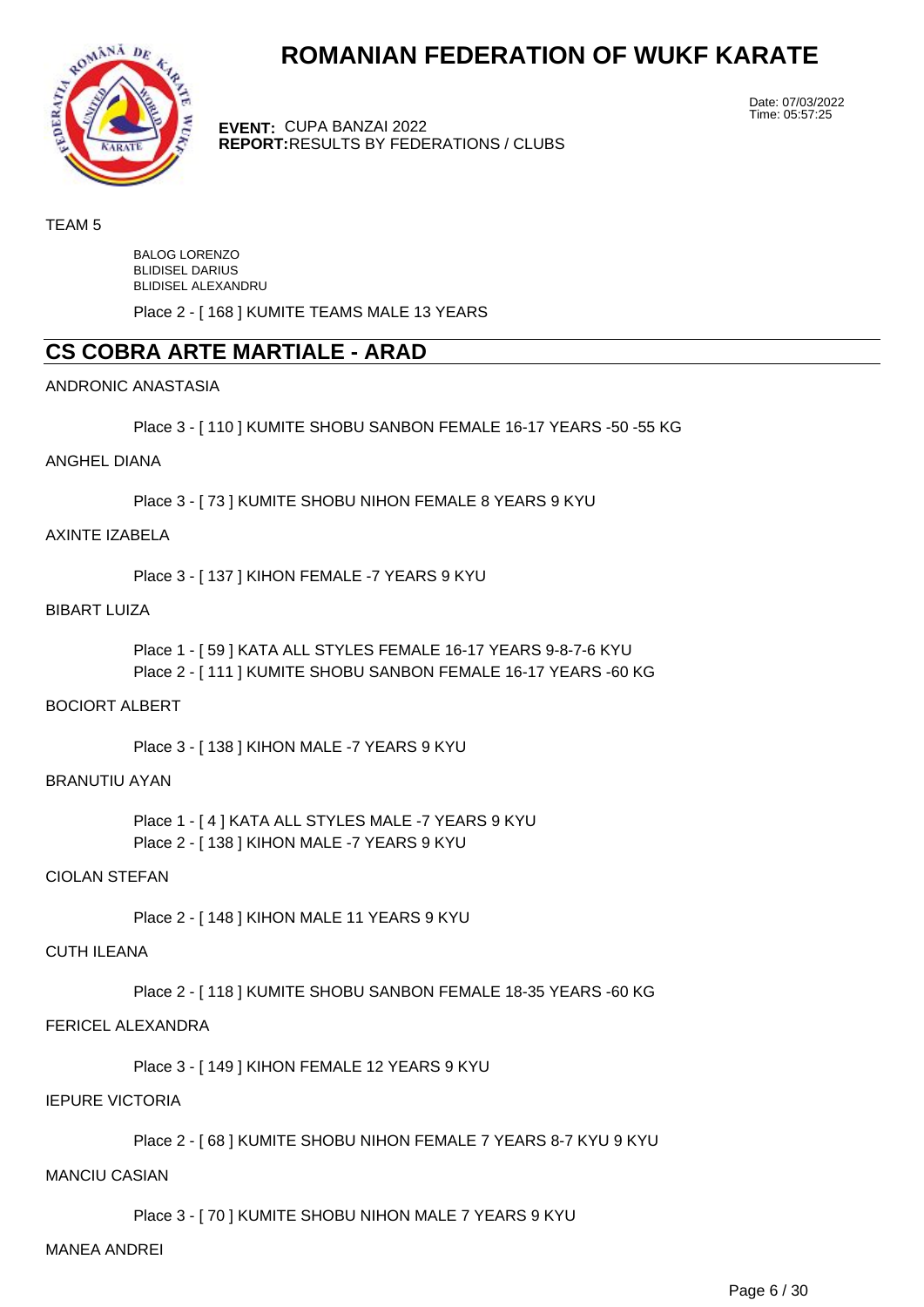

**EVENT:** CUPA BANZAI 2022 **REPORT:** RESULTS BY FEDERATIONS / CLUBS Date: 07/03/2022 Time: 05:57:25

Place 2 - [ 150 ] KIHON MALE 12 YEARS 9 KYU

# MARIAN VI AD

Place 3 - [ 140 ] KIHON MALE 7 YEARS 9 KYU

MIHAI RARES

Place 3 - [ 92 ] KUMITE SHOBU NIHON MALE 12 YEARS +155 CM

MIRESCU ALEXANDRU

Place 3 - [ 33 ] KATA ALL STYLES MALE 10 YEARS 6-5-4 KYU

SERB ELENA

Place 2 - [ 14 ] KATA ALL STYLES FEMALE 8 YEARS 8-7 KYU

VERES DAVID

Place 3 - [ 10 ] KATA ALL STYLES MALE 7 YEARS 9 KYU

WISCHLER BEATRICE

Place 1 - [ 53 ] KATA ALL STYLES FEMALE 14-15 YEARS 9-8-7 KYU

# **CS GLOGOVAT 2013, VLADIMIRESCU - ARAD**

BIRIS CASIAN CLAUDIU

```
Place 2 - [ 39 ] KATA ALL STYLES MALE 11 YEARS 6-5-4 KYU
```
BUGI MARIA

Place 3 - [ 125 ] KUMITE SHOBU SANBON FEMALE OVER 36 YEARS OPEN 18-35 YEARS -55 KG

CODOREAN IARINA

Place 3 - [ 79 ] KUMITE SHOBU NIHON FEMALE 9 YEARS OPEN

DAN DIANA

Place 3 - [ 47 ] KATA ALL STYLES FEMALE 13 YEARS 9-8-7 KYU

DASCALU IZABELLA

Place 2 - [ 27 ] KATA ALL STYLES FEMALE 10 YEARS 9 KYU Place 2 - [ 145 ] KIHON FEMALE 10 YEARS 9 KYU

# DIG DAMIAN

Place 3 - [ 84 ] KUMITE SHOBU NIHON MALE 10 YEARS +145 CM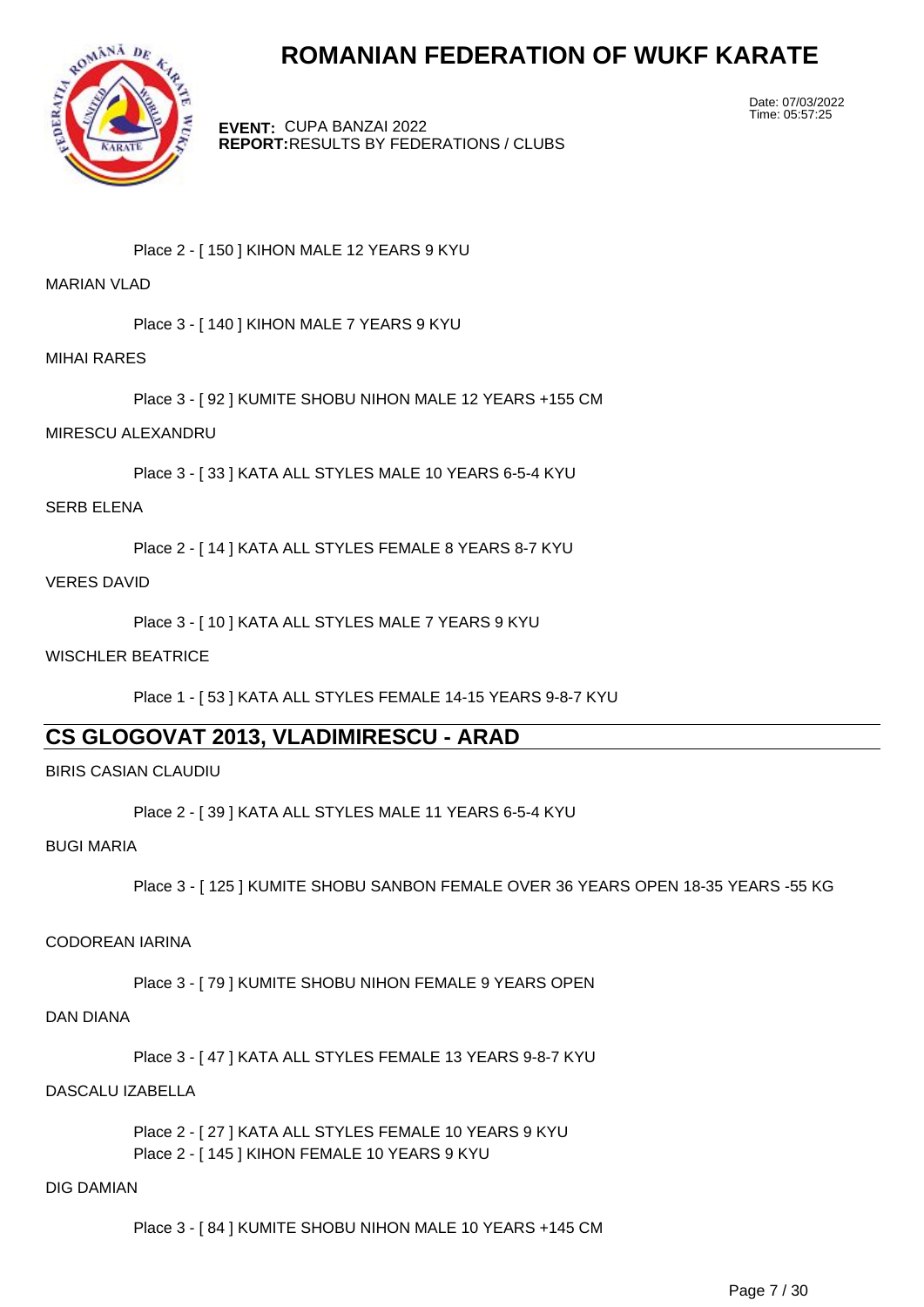

**EVENT:** CUPA BANZAI 2022 **REPORT:** RESULTS BY FEDERATIONS / CLUBS Date: 07/03/2022 Time: 05:57:25

# GAIDOS IONELA

Place 3 - [ 111 ] KUMITE SHOBU SANBON FEMALE 16-17 YEARS -60 KG

### HARSAN VICTOR

Place 3 - [ 150 ] KIHON MALE 12 YEARS 9 KYU

#### ISTOC FLORIN

Place 2 - [ 98 ] KUMITE SHOBU SANBON MALE 13 YEARS -55 KG

#### JURCA GABRIEL

Place 3 - [ 114 ] KUMITE SHOBU SANBON MALE 16-17 YEARS -65 KG -55 KG

#### KUNCZ ERIK

Place 2 - [ 51 ] KATA ALL STYLES MALE 13 YEARS 6-5-4 KYU Place 3 - [ 98 ] KUMITE SHOBU SANBON MALE 13 YEARS -55 KG

#### NISTOR ANDREI

Place 1 - [ 76 ] KUMITE SHOBU NIHON MALE 8 YEARS 9 KYU

# PAP CLAUDIA

Place 2 - [ 41 ] KATA ALL STYLES FEMALE 12 YEARS 9-8-7 KYU

# RIEGER GIULIA

Place 3 - [ 48 ] KATA ALL STYLES FEMALE 13 YEARS 6-5-4 KYU Place 3 - [ 93 ] KUMITE SHOBU SANBON FEMALE 13 YEARS -50 KG

### TEAM 1

RIEGER GIULIA DAN DIANA PAP CLAUDIA VARGA ANDREEA

Place 2 - [ 167 ] KUMITE TEAMS FEMALE 13 YEARS

### TEAM 2

KUNCZ ERIK BIRIS CASIAN CLAUDIU RADU CRISTIAN

Place 3 - [ 168 ] KUMITE TEAMS MALE 13 YEARS

# VARGA ANDREEA

Place 1 - [ 36 ] KATA ALL STYLES FEMALE 11 YEARS 6-5-4 KYU Place 1 - [ 86 ] KUMITE SHOBU NIHON FEMALE 11 YEARS +150 CM

### VIRCIU ELIZA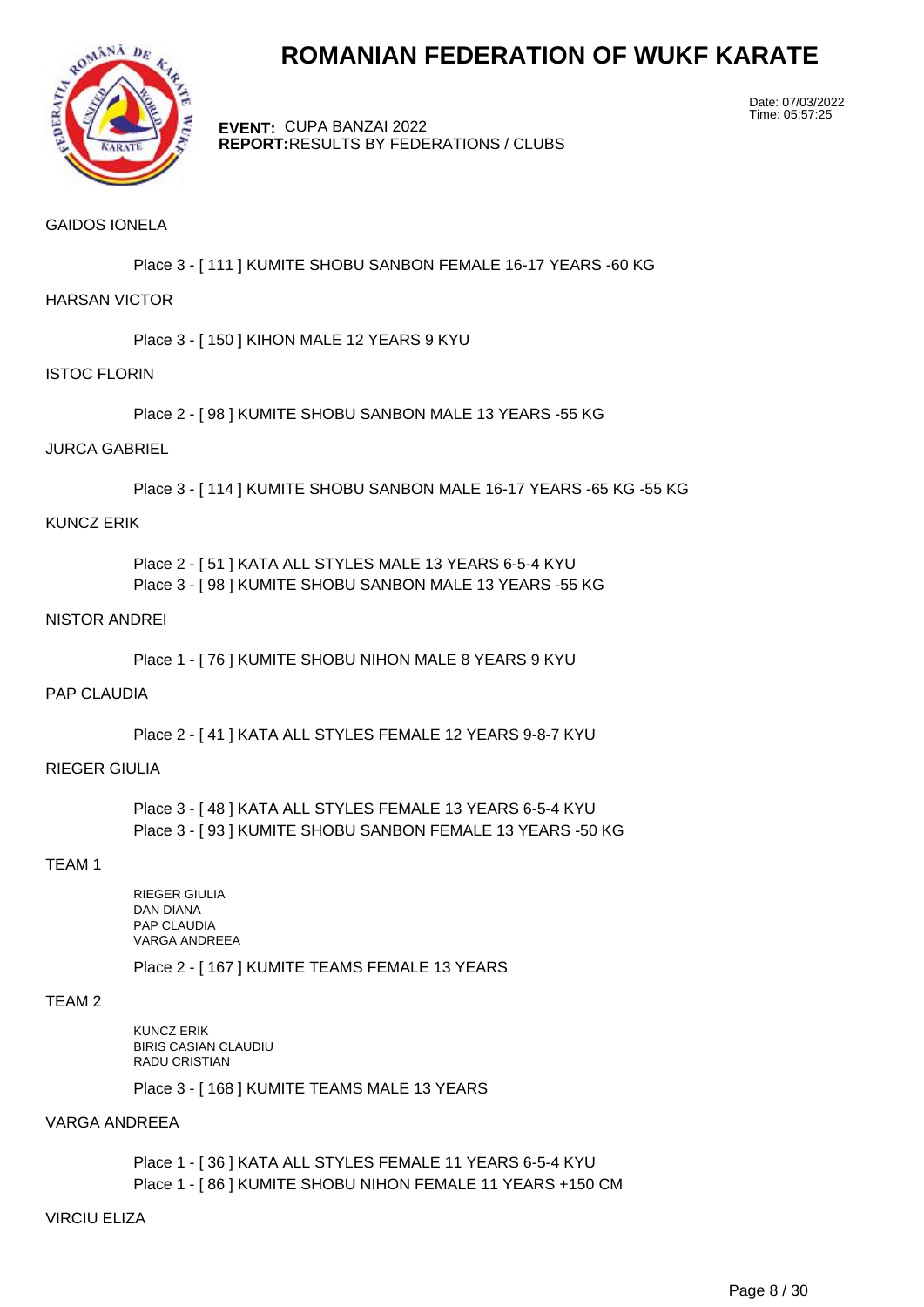

**EVENT:** CUPA BANZAI 2022 **REPORT:** RESULTS BY FEDERATIONS / CLUBS Date: 07/03/2022 Time: 05:57:25

Place 3 - [ 139 ] KIHON FEMALE 7 YEARS 9 KYU

# ZLAGNEAN STEFAN

Place 3 - [ 56 ] KATA ALL STYLES MALE 14-15 YEARS 9-8-7 KYU

# **CS HARU - TIMISOARA**

BALASOIU EVA

Place 2 - [ 8 ] KATA ALL STYLES FEMALE 7 YEARS -7 YEARS 8-7 KYU

#### BUJAN DARIA

Place 3 - [ 68 ] KUMITE SHOBU NIHON FEMALE 7 YEARS 8-7 KYU 9 KYU

SZEKERES IULIA

Place 3 - [ 1 ] KATA ALL STYLES FEMALE -7 YEARS 9 KYU

# **CS HAYASHI ACTIV - FLORESTI**

TREBEA ANDREI

Place 1 - [ 134 ] KUMITE SHOBU IPPON MALE 16-17 ANI OPEN 14-15 ANI OPEN

# **CS IPPON - MEDIAS**

ARMENEAN SAMIRA ALEXANDRA

Place 1 - [ 111 ] KUMITE SHOBU SANBON FEMALE 16-17 YEARS -60 KG

#### BRATEANU MARIA

Place 1 - [ 147 ] KIHON FEMALE 11 YEARS 9 KYU Place 2 - [ 35 ] KATA ALL STYLES FEMALE 11 YEARS 9-8-7 KYU Place 2 - [ 85 ] KUMITE SHOBU NIHON FEMALE 11 YEARS -150 CM

# CHISALITA TUDOR

Place 1 - [31 ] KATA ALL STYLES MALE 10 YEARS 9 KYU Place 1 - [ 146 ] KIHON MALE 10 YEARS 9 KYU Place 3 - [ 83 ] KUMITE SHOBU NIHON MALE 10 YEARS -145 CM

# DOBRIN DIANA MARIA

Place 3 - [ 55 ] KATA ALL STYLES FEMALE 14-15 YEARS 3 KYU - DAN Place 3 - [ 101 ] KUMITE SHOBU SANBON FEMALE 14-15 YEARS -50 KG

#### INDREA PATRICK CRISTIAN

Place 3 - [ 76 ] KUMITE SHOBU NIHON MALE 8 YEARS 9 KYU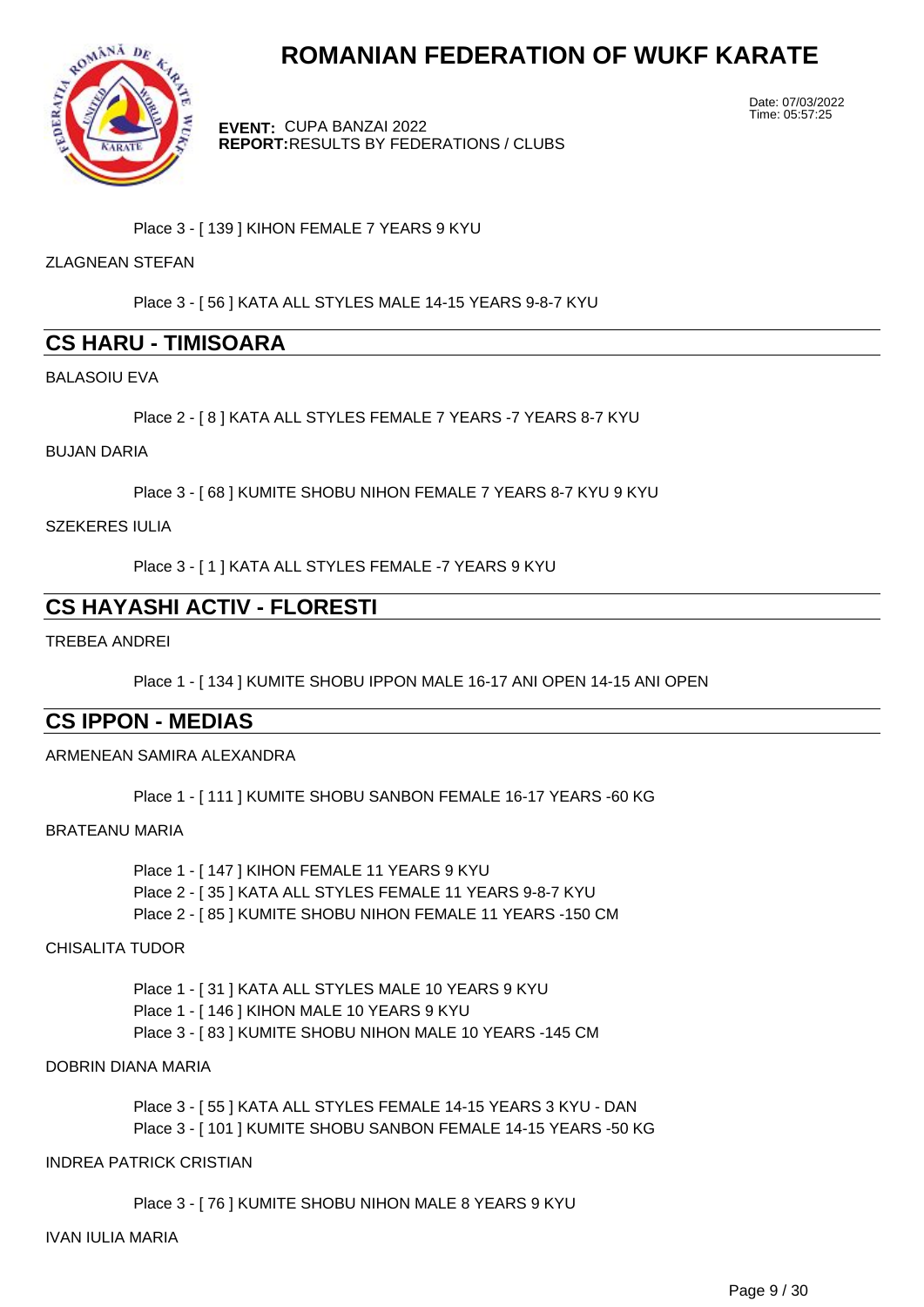

**EVENT:** CUPA BANZAI 2022 **REPORT:** RESULTS BY FEDERATIONS / CLUBS Date: 07/03/2022 Time: 05:57:25

# Place 2 - [ 120 ] KUMITE SHOBU SANBON FEMALE 18-35 YEARS +65 KG -65 KG

### LUPU KARLA

Place 1 - [ 35 ] KATA ALL STYLES FEMALE 11 YEARS 9-8-7 KYU Place 1 - [ 85 ] KUMITE SHOBU NIHON FEMALE 11 YEARS -150 CM

#### MAIOR CORIN RAZVAN

Place 2 - [ 114 ] KUMITE SHOBU SANBON MALE 16-17 YEARS -65 KG -55 KG

# NAGY SONIA NATALIA

Place 3 - [ 103 ] KUMITE SHOBU SANBON FEMALE 14-15 YEARS -60 KG

#### NAGY TARIA IZABELA

Place 2 - [ 110 ] KUMITE SHOBU SANBON FEMALE 16-17 YEARS -50 -55 KG

### POPESCU BIANCA

Place 2 - [ 95 ] KUMITE SHOBU SANBON FEMALE 13 YEARS -60 KG

### RADU LESTAT

Place 1 - [ 148 ] KIHON MALE 11 YEARS 9 KYU

#### RASNOVEAN STEFANIA NICOLETA

Place 2 - [ 102 ] KUMITE SHOBU SANBON FEMALE 14-15 YEARS -55 KG Place 3 - [ 54 ] KATA ALL STYLES FEMALE 14-15 YEARS 6-5-4 KYU

# STEFU VLAD

Place 3 - [ 57 ] KATA ALL STYLES MALE 14-15 YEARS 6-5-4 KYU Place 3 - [ 105 ] KUMITE SHOBU SANBON MALE 14-15 YEARS -55 KG

# TEAM 2

DOBRIN DIANA MARIA RASNOVEAN STEFANIA NICOLETA NAGY SONIA NATALIA COSTEA NICOLETA CRISTINA DENISA

Place 3 - [ 169 ] KUMITE TEAMS FEMALE 14-15 YEARS

### TEAM 3

NAGY TARIA IZABELA ARMENEAN SAMIRA ALEXANDRA STOIA XINTIA

Place 2 - [ 171 ] KUMITE TEAMS FEMALE 16-17 YEARS

#### TEAM 4

TOMA ANDREI NICOLAE TOMA MIHAI DARIUS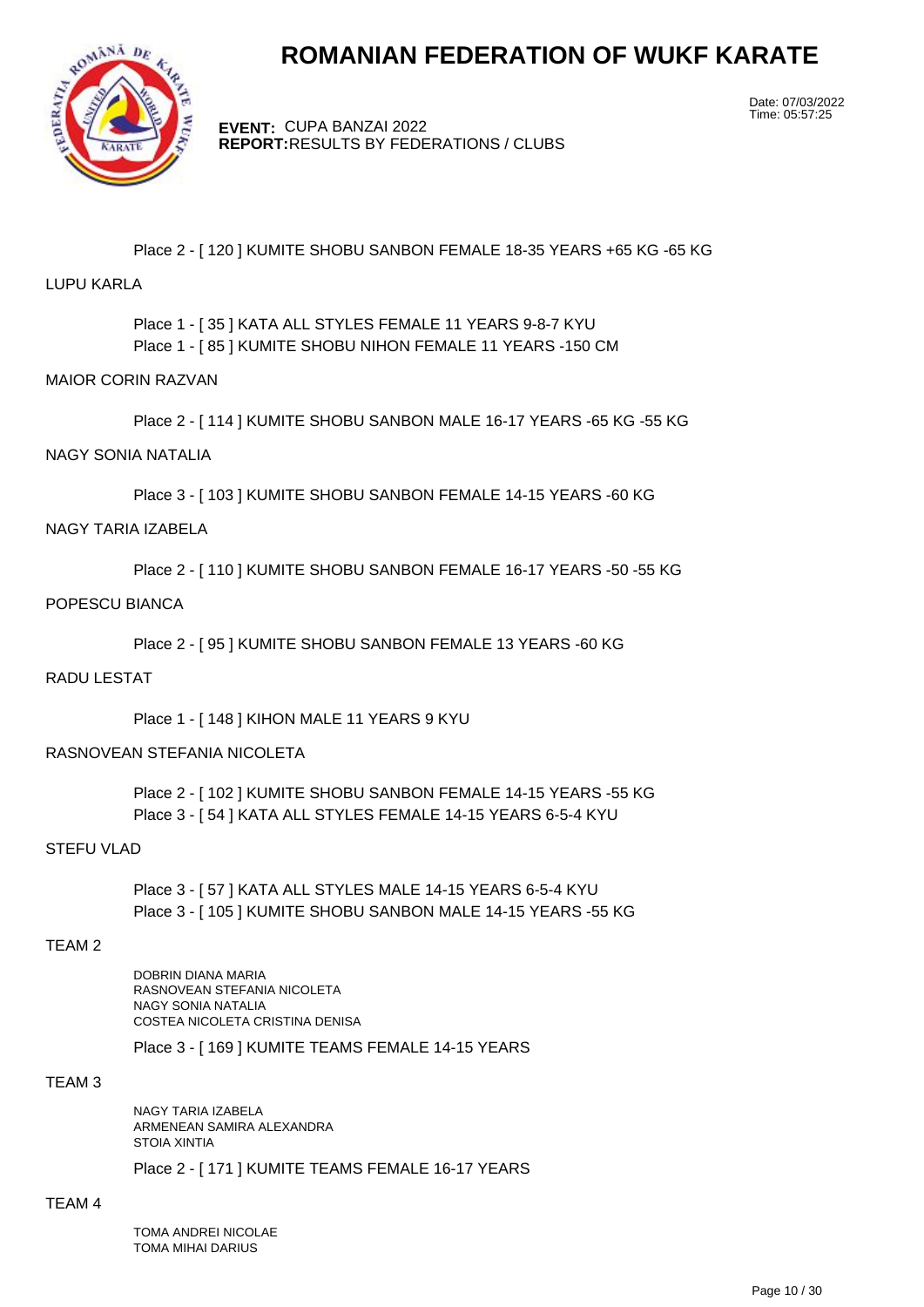

**EVENT:** CUPA BANZAI 2022 **REPORT:** RESULTS BY FEDERATIONS / CLUBS Date: 07/03/2022 Time: 05:57:25

MAIOR CORIN RAZVAN STEFU VLAD

Place 2 - [ 172 ] KUMITE TEAMS MALE 16-17 YEARS

#### TEAM 5

DANCU ANDREEA MARIA LUPU KARLA BRATEANU MARIA

Place 1 - [ 165 ] KUMITE TEAMS FEMALE 11-12 YEARS

#### TOMA ANDREI NICOLAE

Place 1 - [ 114 ] KUMITE SHOBU SANBON MALE 16-17 YEARS -65 KG -55 KG

# TOMA MIHAI DARIUS

Place 1 - [ 116 ] KUMITE SHOBU SANBON MALE 16-17 YEARS +75 KG

# **CS JUVENES TG MURES - TARGU-MURES**

GASPAR ANDREI MIHAI

Place 2 - [ 100 ] KUMITE SHOBU SANBON MALE 13 YEARS +65 KG

#### MATTERN ROBERT

Place 2 - [ 91 ] KUMITE SHOBU NIHON MALE 12 YEARS -155 CM

#### SZAVA BERNADETT

Place 1 - [ 96 ] KUMITE SHOBU SANBON FEMALE 13 YEARS +60 KG

# VULTUR CRISTIAN

Place 3 - [ 87 ] KUMITE SHOBU NIHON MALE 11 YEARS -150 CM

# **CS K-CHAMPS-DO - TIMISOARA**

# LUCA ELIAS

Place 1 - [80 ] KUMITE SHOBU NIHON MALE 9 YEARS OPEN

# LUCA KEVIN

Place 1 - [ 121 ] KUMITE SHOBU SANBON MALE 18-35 YEARS -65 KG

#### MATEI MIRIAM

Place 3 - [ 82 ] KUMITE SHOBU NIHON FEMALE 10 YEARS +145 CM

#### TEAM 2

Place 2 - [ 174 ] KUMITE TEAMS MALE +18 YEARS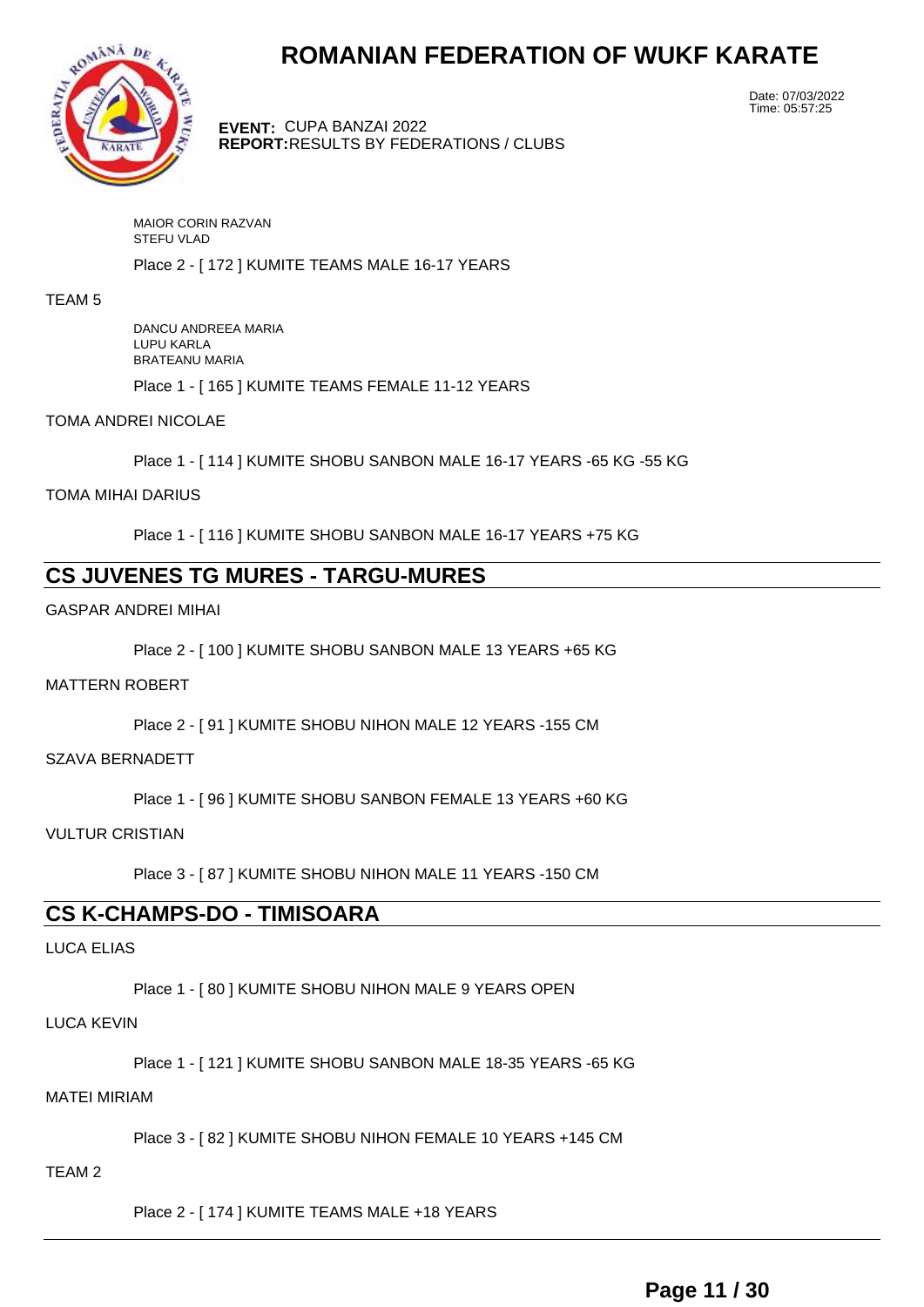

**EVENT: CUPA BANZAI 2022 REPORT: RESULTS BY FEDERATIONS / CLUBS** **Date: 07/03/2022**

# **CS KAMIZA-DO - SIGHETU MARMATIEI** RESULTS BY FEDERATIONS / CLUBS

# MAXIM MARIA

Place 2 - [ 1 ] KATA ALL STYLES FEMALE -7 YEARS 9 KYU Place 2 - [ 137 ] KIHON FEMALE -7 YEARS 9 KYU

# MICULESCU TEODORA

Place 3 - [ 49 ] KATA ALL STYLES FEMALE 13 YEARS 3 KYU - DAN

# MIHAI COSMIN

Place 2 - [ 56 ] KATA ALL STYLES MALE 14-15 YEARS 9-8-7 KYU

# PETRAR VERONICA

Place 3 - [ 14 ] KATA ALL STYLES FEMALE 8 YEARS 8-7 KYU

#### ULICI OCTAVIAN

Place 3 - [ 58 ] KATA ALL STYLES MALE 14-15 YEARS 3 KYU - DAN

# VISOVAN FRANCESCO

Place 1 - [ 38 ] KATA ALL STYLES MALE 11 YEARS 9-8-7 KYU

# **CS KARATE-DO ZANSHIN - TIMISOARA**

GHITA ALIN

Place 3 - [ 116 ] KUMITE SHOBU SANBON MALE 16-17 YEARS +75 KG

VADUVA DELIA

Place 3 - [ 120 ] KUMITE SHOBU SANBON FEMALE 18-35 YEARS +65 KG -65 KG

# **CS MUNCITORESC RESITA - RESITA**

BUZURA GRETA KARLA

Place 2 - [ 104 ] KUMITE SHOBU SANBON FEMALE 14-15 YEARS +60 KG

# DERIUS ALEXIA STEFANIA

Place 2 - [ 94 ] KUMITE SHOBU SANBON FEMALE 13 YEARS -55 KG

# DOBAN DANIELA

Place 1 - [ 178 ] KATA INCLUSIV FEMALE

# LENGHYEL ALEXIA

Place 2 - [ 36 ] KATA ALL STYLES FEMALE 11 YEARS 6-5-4 KYU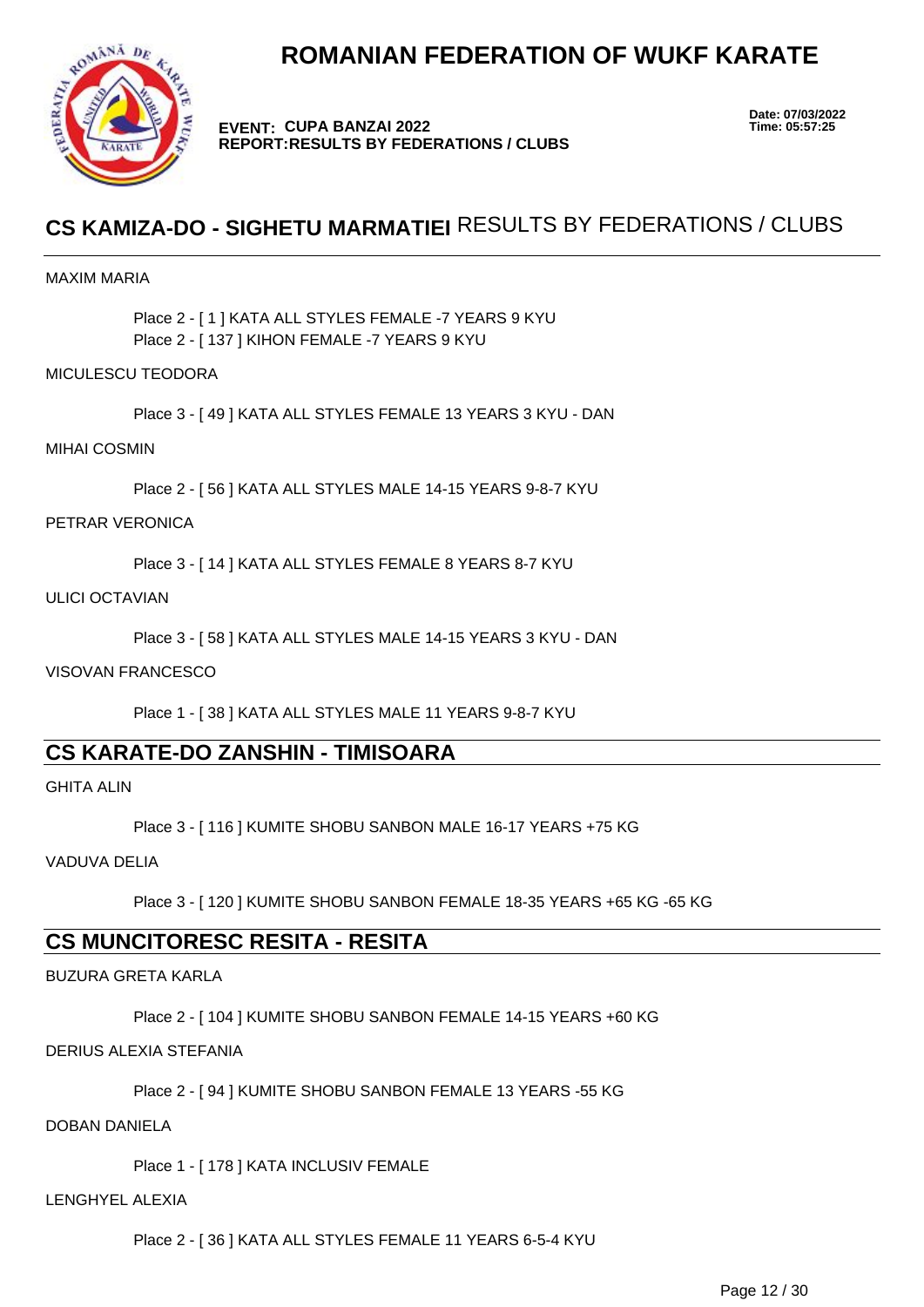

**EVENT:** CUPA BANZAI 2022 **REPORT:** RESULTS BY FEDERATIONS / CLUBS Date: 07/03/2022 Time: 05:57:25

# Place 3 - [ 85 ] KUMITE SHOBU NIHON FEMALE 11 YEARS -150 CM

# STANCA MARIAN VALENTIN

Place 2 - [ 61 ] KATA ALL STYLES MALE 16-17 YEARS 9-8-7-6 KYU

# STANCA MIHAELA NICOLETA

Place 3 - [ 94 ] KUMITE SHOBU SANBON FEMALE 13 YEARS -55 KG

TEAM 2

WETTORI MAIA SONIA BUZURA GRETA KARLA DERIUS ALEXIA STEFANIA

Place 2 - [ 157 ] KATA TEAMS FEMALE 14-15 YEARS

#### TOMA TEODORA

Place 1 - [ 19 ] KATA ALL STYLES FEMALE 9 YEARS 9 KYU Place 2 - [ 143 ] KIHON FEMALE 9 YEARS 9 KYU

# URDEI VICTOR STEFAN

Place 2 - [ 146 ] KIHON MALE 10 YEARS 9 KYU

# URSU RAFAEL

Place 3 - [ 61 ] KATA ALL STYLES MALE 16-17 YEARS 9-8-7-6 KYU

# **CS PHOENYX SUNRISE - BUCHAREST**

CRANGASU VICTOR IONUT

Place 1 - [ 44 ] KATA ALL STYLES MALE 12 YEARS 9-8-7 KYU

# CARACUDA RALUCA ALEXANDRA

Place 2 - [ 103 ] KUMITE SHOBU SANBON FEMALE 14-15 YEARS -60 KG Place 3 - [ 53 ] KATA ALL STYLES FEMALE 14-15 YEARS 9-8-7 KYU

# CHIRITA BIANCA ALEXANDRA

Place 2 - [ 112 ] KUMITE SHOBU SANBON FEMALE 16-17 YEARS +60 KG

# CHIRITA MIHAI DAMIAN

Place 2 - [ 23 ] KATA ALL STYLES MALE 9 YEARS 9 KYU Place 3 - [ 144 ] KIHON MALE 9 YEARS 9 KYU

# COSTACHE ERICA ANDREEA

Place 2 - [ 55 ] KATA ALL STYLES FEMALE 14-15 YEARS 3 KYU - DAN

IONETE RARES ALIN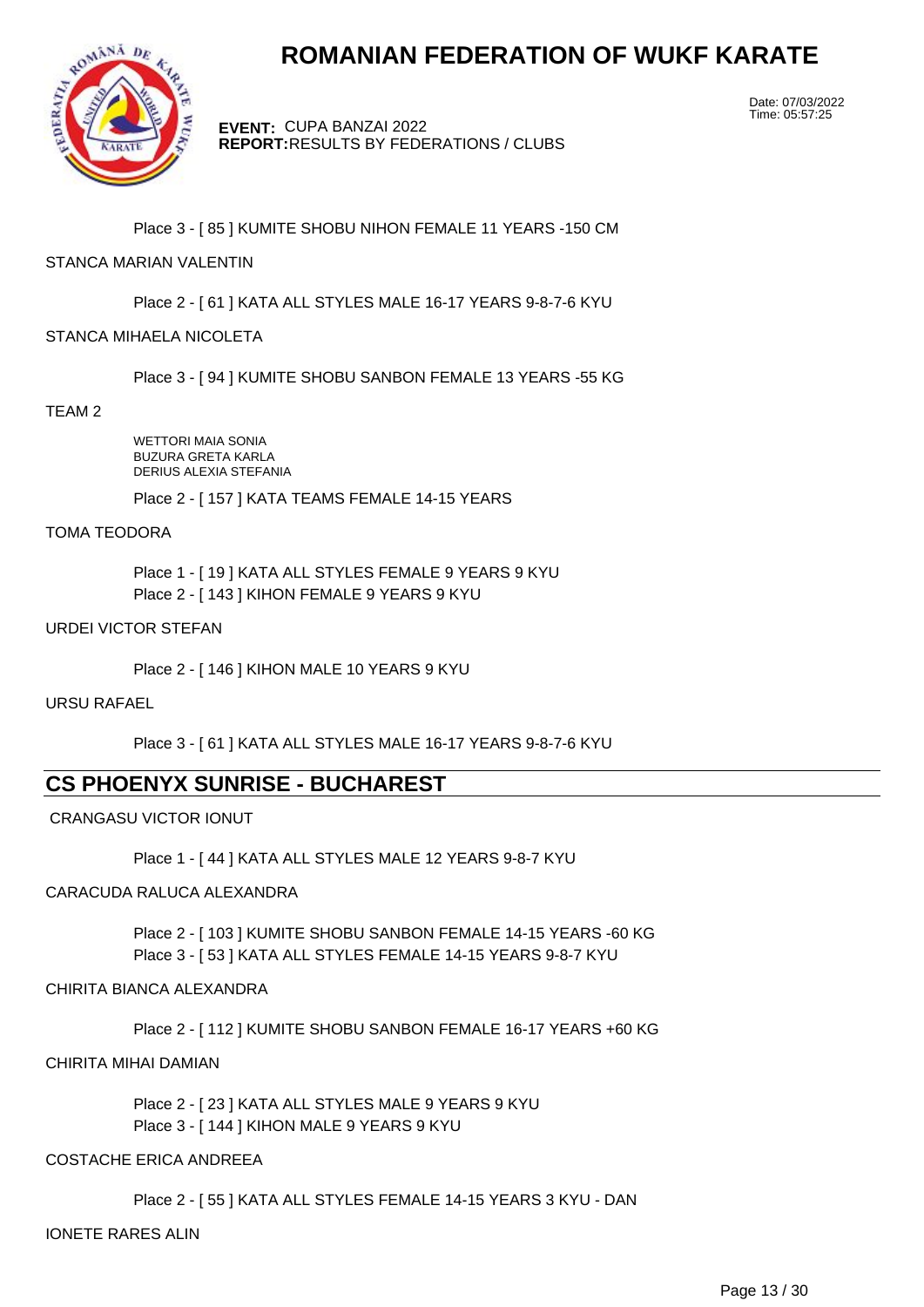

**EVENT:** CUPA BANZAI 2022 **REPORT:** RESULTS BY FEDERATIONS / CLUBS Date: 07/03/2022 Time: 05:57:25

# Place 3 - [ 24 ] KATA ALL STYLES MALE 9 YEARS 8-7 KYU

# MARGARIT ANDREEA RHIANNA

Place 3 - [ 102 ] KUMITE SHOBU SANBON FEMALE 14-15 YEARS -55 KG

TEAM 4

ANDREI MARIAN IVAN ALEXANDRU STEFAN ROSCA DAVID GHEORGHE

Place 3 - [ 174 ] KUMITE TEAMS MALE +18 YEARS

# **CS POLI KARATE/FRK WUKF - CLUJ-NAPOCA**

#### CRISTESCU DARIUS

Place 2 - [ 107 ] KUMITE SHOBU SANBON MALE 14-15 YEARS -75 KG

#### DEHELEAN MATEI

Place 3 - [ 107 ] KUMITE SHOBU SANBON MALE 14-15 YEARS -75 KG

#### LATH ARON MATEI

Place 2 - [ 11 ] KATA ALL STYLES MALE 7 YEARS 8-7 KYU Place 2 - [ 71 ] KUMITE SHOBU NIHON MALE 7 YEARS 8-7 KYU

### NEGRU ANTONIA

Place 3 - [ 74 ] KUMITE SHOBU NIHON FEMALE 8 YEARS 8-7 KYU

#### RASINAR CLAUDIA

Place 1 - [ 133 ] KUMITE SHOBU IPPON FEMALE 16-17 ANI OPEN

# SZILAGY ERIC

Place 2 - [ 106 ] KUMITE SHOBU SANBON MALE 14-15 YEARS -65 KG

#### TEAM 1

DEHELEAN MATEI SZILAGY ERIC POPA ALEXANDRU IONUT CRISTESCU DARIUS

Place 1 - [ 170 ] KUMITE TEAMS MALE 14-15 YEARS

#### UNGUREAN ALEXANDRU

Place 3 - [ 26 ] KATA ALL STYLES MALE 9 YEARS 8 YEARS 6 KYU 3 KYU 6-5-4 KYU - DAN Place 3 - [ 78 ] KUMITE SHOBU NIHON MALE 8 YEARS 6 KYU 8-7 KYU - DAN

# ZAHARIE ANDREI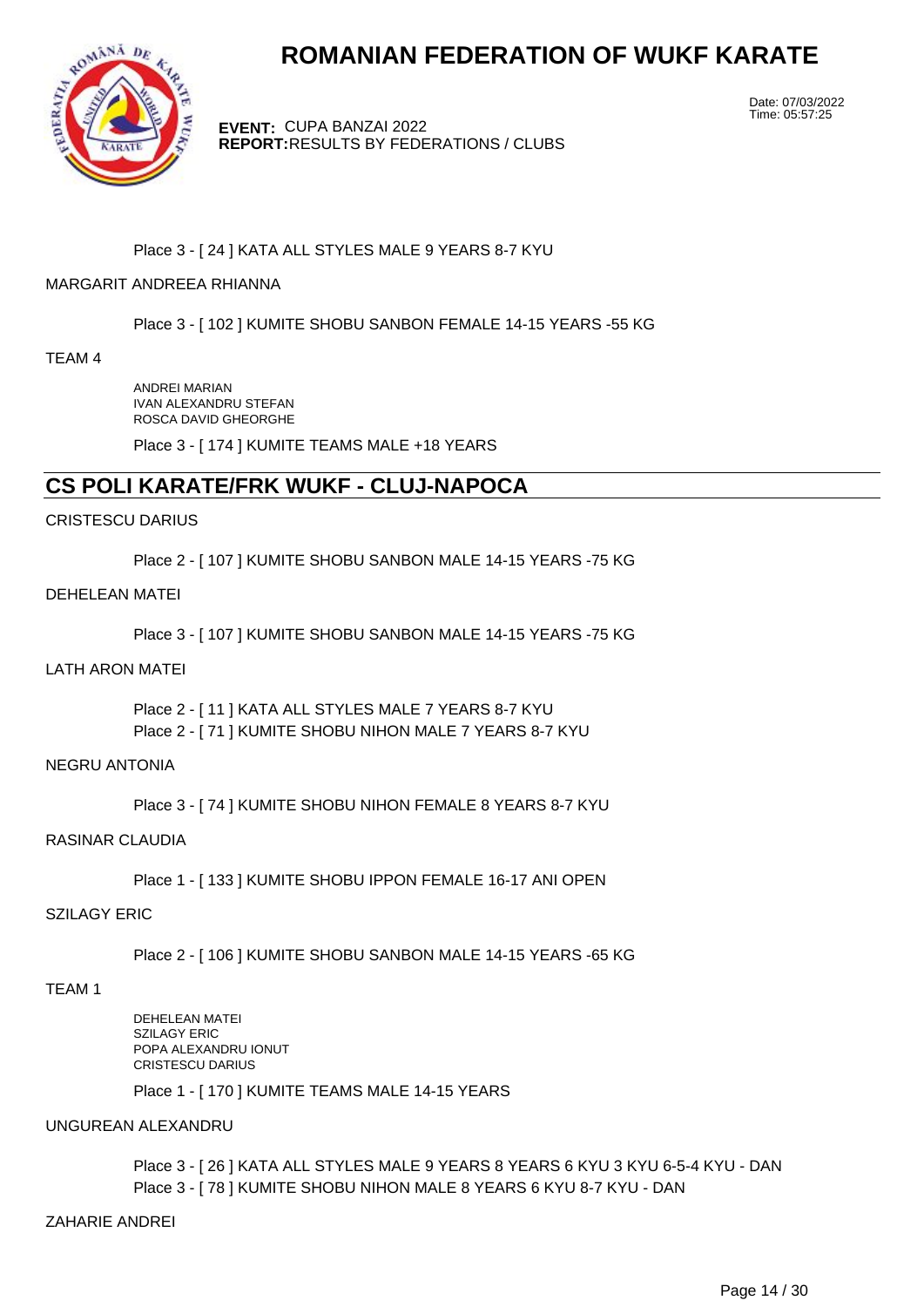

**EVENT:** CUPA BANZAI 2022 **REPORT:** RESULTS BY FEDERATIONS / CLUBS Date: 07/03/2022 Time: 05:57:25

Place 2 - [ 83 ] KUMITE SHOBU NIHON MALE 10 YEARS -145 CM

# **CS POLITEHNICA - CLUJ-NAPOCA**

# ADRIANA RALUCA ILIE

Place 3 - [ 120 ] KUMITE SHOBU SANBON FEMALE 18-35 YEARS +65 KG -65 KG

# ALEXIA MARIA STOICA

Place 2 - [ 125 ] KUMITE SHOBU SANBON FEMALE OVER 36 YEARS OPEN 18-35 YEARS -55 KG

#### ANGELO SILVEIRA

Place 1 - [ 62 ] KATA ALL STYLES MALE 16-17 YEARS 5-4-3-2-1 KYU + DAN Place 3 - [ 115 ] KUMITE SHOBU SANBON MALE 16-17 YEARS -75 KG

# BOGDAN BRAICA

Place 3 - [ 124 ] KUMITE SHOBU SANBON MALE 18-35 YEARS +85 KG -85 KG

#### BRIANA RADULICA

Place 1 - [ 125 ] KUMITE SHOBU SANBON FEMALE OVER 36 YEARS OPEN 18-35 YEARS -55 KG

# DENNIS DRAGOS SAMOILA

Place 1 - [ 57 ] KATA ALL STYLES MALE 14-15 YEARS 6-5-4 KYU

#### DIANA MARIA TATOIU

Place 1 - [ 64 ] KATA ALL STYLES FEMALE 18-35 YEARS 5-4-3-2-1 KYU + DAN

# ELENA CATALINA CALIN

Place 1 - [ 135 ] KUMITE SHOBU IPPON FEMALE 18-35 ANI OPEN Place 2 - [ 64 ] KATA ALL STYLES FEMALE 18-35 YEARS 5-4-3-2-1 KYU + DAN

# FABIAN SILVEIRA

Place 1 - [ 51 ] KATA ALL STYLES MALE 13 YEARS 6-5-4 KYU Place 2 - [ 97 ] KUMITE SHOBU SANBON MALE 13 YEARS -45 KG

# GABRIELA ENE

Place 1 - [ 95 ] KUMITE SHOBU SANBON FEMALE 13 YEARS -60 KG Place 2 - [ 48 ] KATA ALL STYLES FEMALE 13 YEARS 6-5-4 KYU

#### IANIS MUNCACIU

Place 3 - [ 45 ] KATA ALL STYLES MALE 12 YEARS 6-5-4 KYU

#### ILIE SOCOLIUC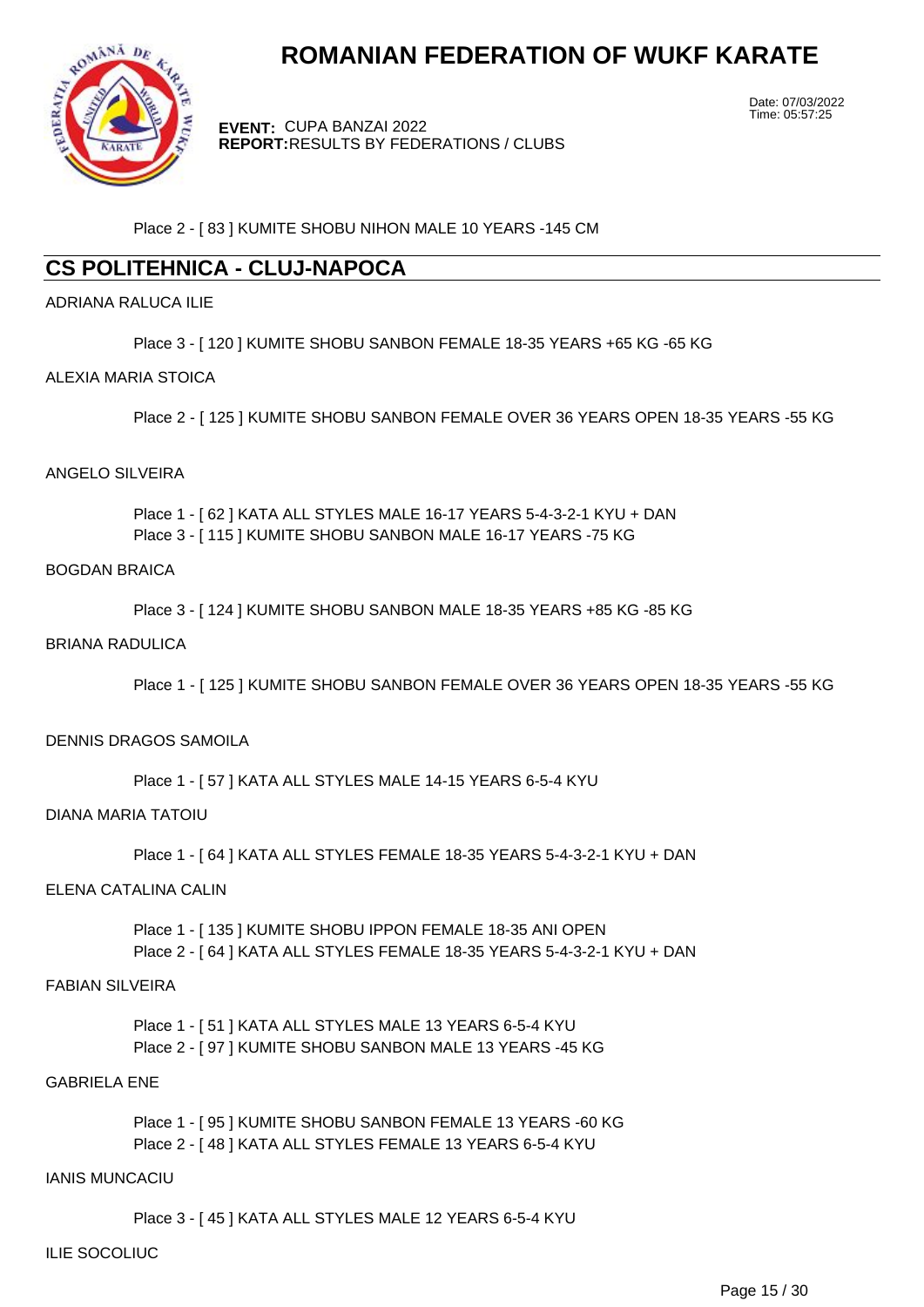

**EVENT:** CUPA BANZAI 2022 **REPORT:** RESULTS BY FEDERATIONS / CLUBS Date: 07/03/2022 Time: 05:57:25

# Place 3 - [ 176 ] KATA ALL STYLES MALE 18-35 YEARS 5-4-3-2-1 KYU + DAN

#### MARA BENDRIS

Place 2 - [ 60 ] KATA ALL STYLES FEMALE 16-17 YEARS 5-4-3-2-1 KYU + DAN

#### MARIA CARINA NAS

Place 3 - [ 60 ] KATA ALL STYLES FEMALE 16-17 YEARS 5-4-3-2-1 KYU + DAN

#### MARIA SIMINA MORAR

Place 1 - [ 55 ] KATA ALL STYLES FEMALE 14-15 YEARS 3 KYU - DAN Place 1 - [ 102 ] KUMITE SHOBU SANBON FEMALE 14-15 YEARS -55 KG

#### OCTAVIAN URUC

Place 1 - [ 176 ] KATA ALL STYLES MALE 18-35 YEARS 5-4-3-2-1 KYU + DAN

#### PAULA-ALEXANDRA CORBEANU-POPESCU

Place 1 - [ 118 ] KUMITE SHOBU SANBON FEMALE 18-35 YEARS -60 KG

#### RADU CONSTANTIN POPESCU

Place 1 - [ 122 ] KUMITE SHOBU SANBON MALE 18-35 YEARS -75 KG

#### TEAM 3

OCTAVIAN URUC SANDOR JOO VICTOR IOAN KUTABA

Place 1 - [ 162 ] KATA TEAMS MALE +18 YEARS

# TEAM 4

RADU CONSTANTIN POPESCU VICTOR IOAN KUTABA BOGDAN BRAICA CLAUDIU GOCAN

Place 1 - [ 174 ] KUMITE TEAMS MALE +18 YEARS

# TEAM 5

GABRIELA ENE MARIA SIMINA MORAR IVA ARIANA ROCA IOANA Place 1 - [ 169 ] KUMITE TEAMS FEMALE 14-15 YEARS

### TIMEA ELISABETA SZASZ

Place 1 - [ 120 ] KUMITE SHOBU SANBON FEMALE 18-35 YEARS +65 KG -65 KG

TUDOR BOGDAN ROGOZ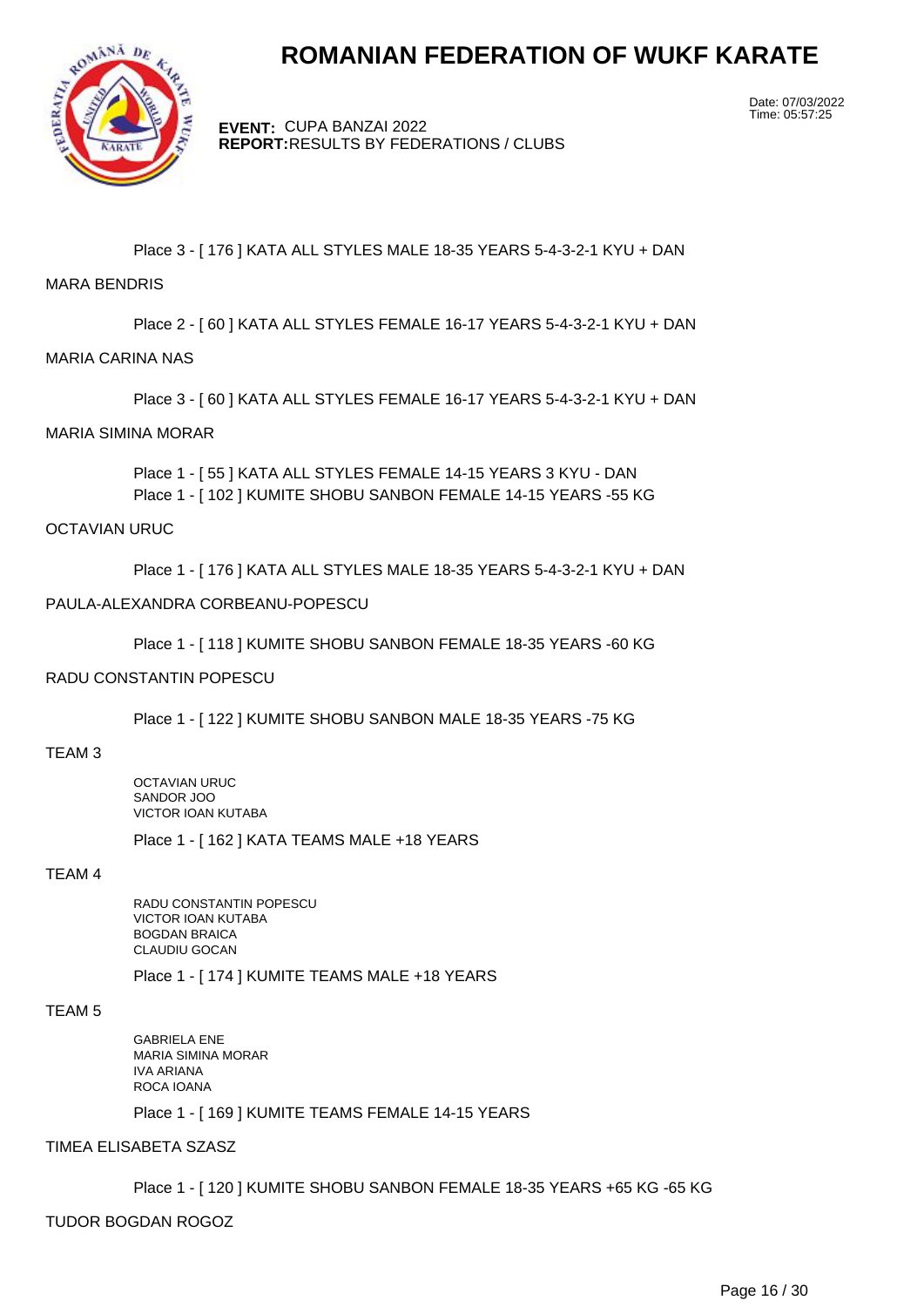

**EVENT:** CUPA BANZAI 2022 **REPORT:** RESULTS BY FEDERATIONS / CLUBS Date: 07/03/2022 Time: 05:57:25

# Place 2 - [ 57 ] KATA ALL STYLES MALE 14-15 YEARS 6-5-4 KYU Place 3 - [ 106 ] KUMITE SHOBU SANBON MALE 14-15 YEARS -65 KG

# VICTOR IOAN KUTABA

Place 2 - [ 176 ] KATA ALL STYLES MALE 18-35 YEARS 5-4-3-2-1 KYU + DAN Place 3 - [ 122 ] KUMITE SHOBU SANBON MALE 18-35 YEARS -75 KG

# VLAD REINHARDT

Place 1 - [ 58 ] KATA ALL STYLES MALE 14-15 YEARS 3 KYU - DAN

# **CS RECORD - ORADEA**

# BONTE CRINA - NATALIA

Place 1 - [ 141 ] KIHON FEMALE 8 YEARS 9 KYU

# GALEA ANDREEA - SIMINA

Place 2 - [ 13 ] KATA ALL STYLES FEMALE 8 YEARS 9 KYU Place 3 - [ 141 ] KIHON FEMALE 8 YEARS 9 KYU

# GALEA RAUL

Place 1 - [ 87 ] KUMITE SHOBU NIHON MALE 11 YEARS -150 CM

#### HANGA DAVID

Place 2 - [ 115 ] KUMITE SHOBU SANBON MALE 16-17 YEARS -75 KG

#### HANGA MATEI

Place 1 - [ 98 ] KUMITE SHOBU SANBON MALE 13 YEARS -55 KG

# HANGA MIHAI

Place 1 - [ 115 ] KUMITE SHOBU SANBON MALE 16-17 YEARS -75 KG

# ILUT BENIAMIN

Place 1 - [ 83 ] KUMITE SHOBU NIHON MALE 10 YEARS -145 CM

# ILUT CIPRIAN - DAVID

Place 1 - [ 108 ] KUMITE SHOBU SANBON MALE 14-15 YEARS +75 KG

# MILODIN RARES - ALIN

Place 2 - [ 88 ] KUMITE SHOBU NIHON MALE 11 YEARS +150 CM

# NISTOR PAUL - SEBASTIAN

Place 2 - [ 10 ] KATA ALL STYLES MALE 7 YEARS 9 KYU Place 2 - [ 140 ] KIHON MALE 7 YEARS 9 KYU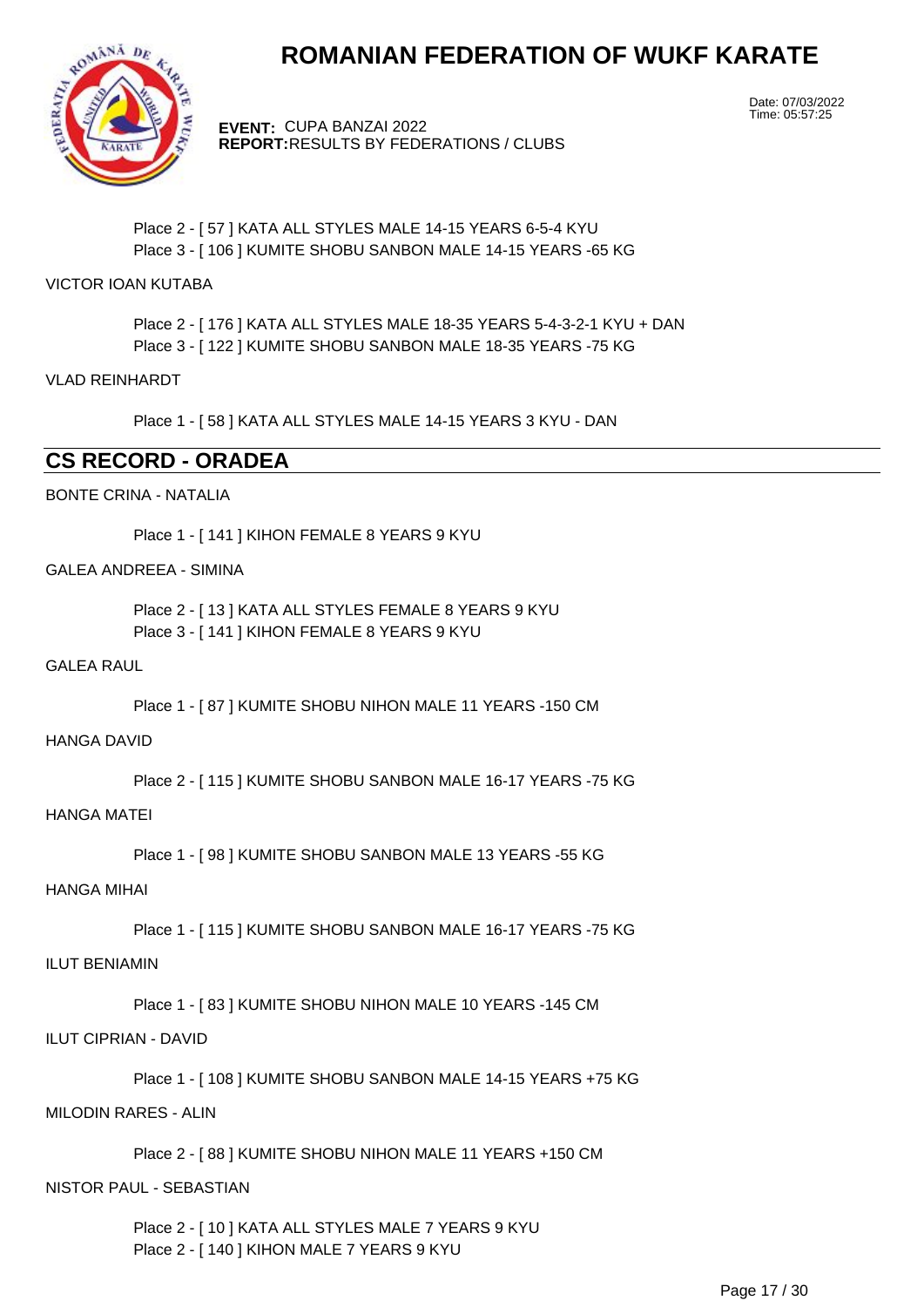

**EVENT:** CUPA BANZAI 2022 **REPORT:** RESULTS BY FEDERATIONS / CLUBS Date: 07/03/2022 Time: 05:57:25

### NISTOR SARA -MARIA

Place 3 - [ 90 ] KUMITE SHOBU NIHON FEMALE 12 YEARS +155 CM

# OPRIS ANDRA- MARIA

Place 1 - [ 143 ] KIHON FEMALE 9 YEARS 9 KYU Place 2 - [ 19 ] KATA ALL STYLES FEMALE 9 YEARS 9 KYU

#### TEAM 1

Place 2 - [ 166 ] KUMITE TEAMS MALE 11-12 YEARS

#### TEAM 2

Place 3 - [ 172 ] KUMITE TEAMS MALE 16-17 YEARS

#### TOMA SAMUEL -CHRISTIAN

Place 1 - [ 23 ] KATA ALL STYLES MALE 9 YEARS 9 KYU Place 2 - [ 144 ] KIHON MALE 9 YEARS 9 KYU

# **CS SAMURAI - TURDA**

#### ANAMARIA GHERMAN

Place 2 - [ 141 ] KIHON FEMALE 8 YEARS 9 KYU Place 3 - [ 13 ] KATA ALL STYLES FEMALE 8 YEARS 9 KYU

### ANTONIA STRUTA

Place 1 - [ 1 ] KATA ALL STYLES FEMALE -7 YEARS 9 KYU Place 1 - [ 137 ] KIHON FEMALE -7 YEARS 9 KYU

# BAICEANU ELENA

Place 3 - [ 27 ] KATA ALL STYLES FEMALE 10 YEARS 9 KYU Place 3 - [ 145 ] KIHON FEMALE 10 YEARS 9 KYU

### CATANAS CARLA

Place 1 - [ 14 ] KATA ALL STYLES FEMALE 8 YEARS 8-7 KYU

# CATANAS IANIS

Place 1 - [ 11 ] KATA ALL STYLES MALE 7 YEARS 8-7 KYU

# CATANAS TUDOR

Place 3 - [ 11 ] KATA ALL STYLES MALE 7 YEARS 8-7 KYU Place 3 - [ 71 ] KUMITE SHOBU NIHON MALE 7 YEARS 8-7 KYU

# COCIS DAVID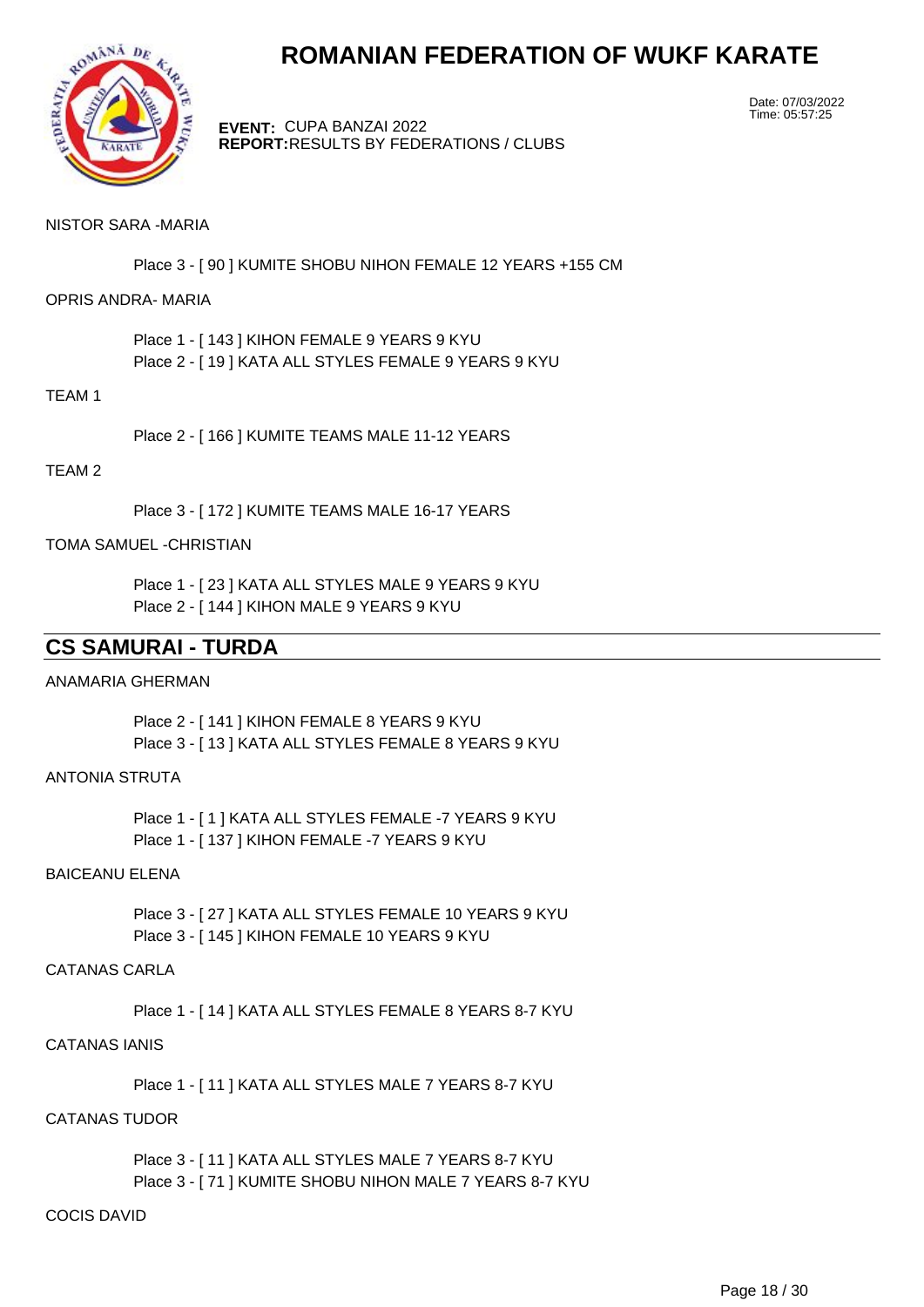

**EVENT:** CUPA BANZAI 2022 **REPORT:** RESULTS BY FEDERATIONS / CLUBS Date: 07/03/2022 Time: 05:57:25

Place 1 - [ 150 ] KIHON MALE 12 YEARS 9 KYU

# LOBONT DIANA

Place 1 - [ 54 ] KATA ALL STYLES FEMALE 14-15 YEARS 6-5-4 KYU

#### LUNA ALAJMI

Place 2 - [ 147 ] KIHON FEMALE 11 YEARS 9 KYU

# MAIA POP

Place 1 - [ 7 ] KATA ALL STYLES FEMALE 7 YEARS 9 KYU

### PERSA ALEXANDRU

Place 2 - [ 50 ] KATA ALL STYLES MALE 13 YEARS 9-8-7 KYU

# ROBERT SAVU

Place 1 - [ 10 ] KATA ALL STYLES MALE 7 YEARS 9 KYU Place 1 - [ 70 ] KUMITE SHOBU NIHON MALE 7 YEARS 9 KYU Place 1 - [ 140 ] KIHON MALE 7 YEARS 9 KYU

#### ROSU SOFIA

Place 1 - [ 8 ] KATA ALL STYLES FEMALE 7 YEARS -7 YEARS 8-7 KYU

#### SERGIU LASCAU

Place 3 - [ 44 ] KATA ALL STYLES MALE 12 YEARS 9-8-7 KYU

#### TANDEA DARIA

Place 3 - [ 29 ] KATA ALL STYLES FEMALE 10 YEARS 6-5-4 KYU

#### TEAM 1

BARBAT BIANCA URCAN DIANA VOICA ANDREEA

Place 1 - [ 161 ] KATA TEAMS FEMALE +18 YEARS 16-17 YEARS

#### TEAM 10

LUCAS SILVASAN NASCU TUDOR PERSA ALEXANDRU Place 1 - [ 158 ] KATA TEAMS MALE 14-15 YEARS

# TEAM 11

CAMPEAN RARES LUCA DENIS LUCAS SILVASAN Place 1 - [ 160 ] KATA TEAMS MALE 16-17 YEARS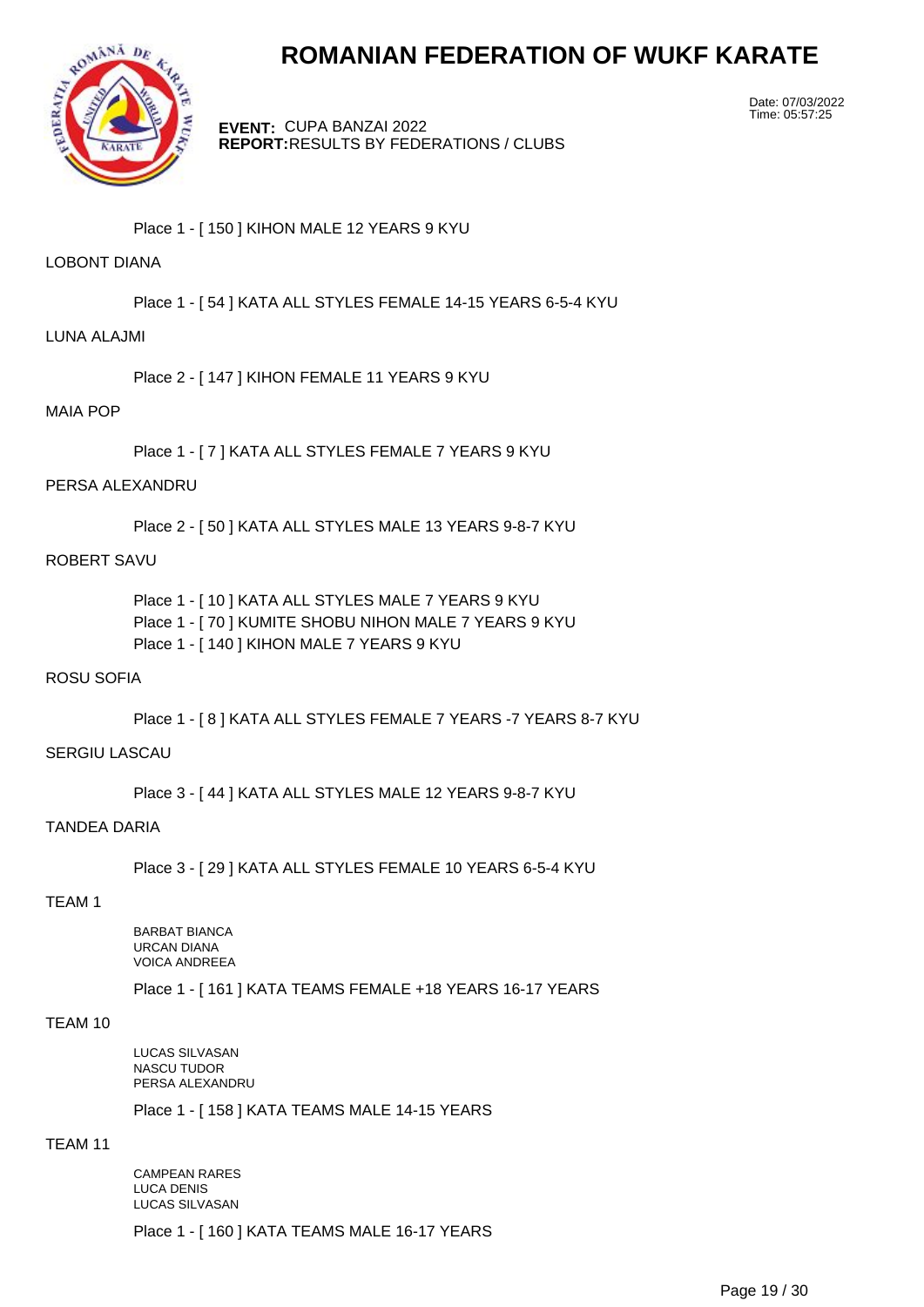

**EVENT:** CUPA BANZAI 2022 **REPORT:** RESULTS BY FEDERATIONS / CLUBS Date: 07/03/2022 Time: 05:57:25

#### TEAM 12

COCIS DAVID PERSA ALEXANDRU PINTEA MARC

Place 2 - [ 156 ] KATA TEAMS MALE 13 YEARS

#### TEAM 2

CATANAS PAUL ROTARU COSMIN LUCA DENIS

Place 2 - [ 162 ] KATA TEAMS MALE +18 YEARS

# TEAM 7

FEKETE STEFAN ROMAN PAUL SERGIU LASCAU

Place 3 - [ 154 ] KATA TEAMS MALE 11-12 YEARS

#### TEAM 9

RUS ALEXANDRA MARIA LOBONT DIANA HIRISCAU DIANA

Place 1 - [ 157 ] KATA TEAMS FEMALE 14-15 YEARS

# **CS SHINTO - PETROSANI**

### FRINCU ANDREI-RAZVAN

Place 1 - [ 99 ] KUMITE SHOBU SANBON MALE 13 YEARS -65 KG Place 3 - [ 51 ] KATA ALL STYLES MALE 13 YEARS 6-5-4 KYU

#### MODREA NICOLA TUDOR

Place 1 - [ 39 ] KATA ALL STYLES MALE 11 YEARS 6-5-4 KYU

#### SIMCELESCU DENIS

Place 2 - [ 45 ] KATA ALL STYLES MALE 12 YEARS 6-5-4 KYU

### TOROK EDUARD

Place 1 - [ 78 ] KUMITE SHOBU NIHON MALE 8 YEARS 6 KYU 8-7 KYU - DAN Place 3 - [ 17 ] KATA ALL STYLES MALE 8 YEARS 8-7 KYU

# **CS SPORT RECORD ORIGINAL TM - TIMISOARA**

#### BEDE ERIC

Place 2 - [ 24 ] KATA ALL STYLES MALE 9 YEARS 8-7 KYU

#### BEDE LASZLO

Place 1 - [66 ] KATA ALL STYLES MALE OVER 36 YEARS OPEN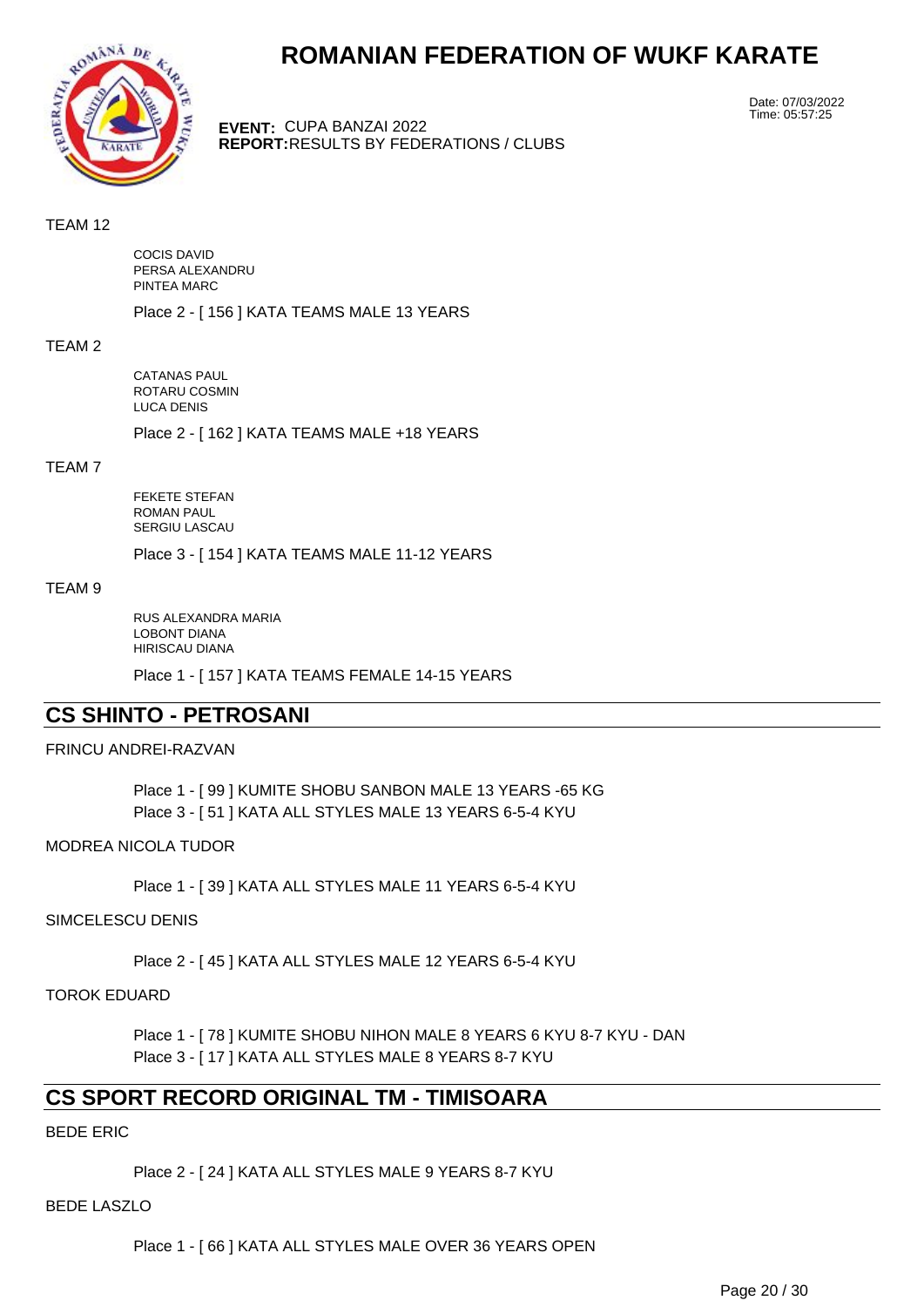

**EVENT:** CUPA BANZAI 2022 **REPORT:** RESULTS BY FEDERATIONS / CLUBS Date: 07/03/2022 Time: 05:57:25

### BICA RAZVAN

Place 1 - [ 100 ] KUMITE SHOBU SANBON MALE 13 YEARS +65 KG

# CISMARU CEZARA ANTONIA

Place 1 - [ 48 ] KATA ALL STYLES FEMALE 13 YEARS 6-5-4 KYU Place 1 - [ 93 ] KUMITE SHOBU SANBON FEMALE 13 YEARS -50 KG

#### DAVID CARACIUC

Place 3 - [ 142 ] KIHON MALE 8 YEARS 9 KYU

#### DRAGOS BREBU

Place 3 - [ 32 ] KATA ALL STYLES MALE 10 YEARS 8-7 KYU

#### FILIP DOBI

Place 3 - [ 100 ] KUMITE SHOBU SANBON MALE 13 YEARS +65 KG

### FLOREA VLAD

Place 1 - [ 71 ] KUMITE SHOBU NIHON MALE 7 YEARS 8-7 KYU

# IOVESCU BOGDAN

Place 2 - [ 116 ] KUMITE SHOBU SANBON MALE 16-17 YEARS +75 KG

#### IOVESCU DENIS

Place 1 - [ 124 ] KUMITE SHOBU SANBON MALE 18-35 YEARS +85 KG -85 KG

### NICOLAS CHIPERI

Place 2 - [ 70 ] KUMITE SHOBU NIHON MALE 7 YEARS 9 KYU

### PANCU ANDREEA

Place 1 - [ 90 ] KUMITE SHOBU NIHON FEMALE 12 YEARS +155 CM

#### ROBERT BREBU

Place 1 - [ 138 ] KIHON MALE -7 YEARS 9 KYU

### STEFAN SOCOLIUC

Place 2 - [ 99 ] KUMITE SHOBU SANBON MALE 13 YEARS -65 KG

#### TEAM 2

IOVESCU BOGDAN NEAMTU FELIX ANDREI ALEXANDRU MESESAN

Place 1 - [ 172 ] KUMITE TEAMS MALE 16-17 YEARS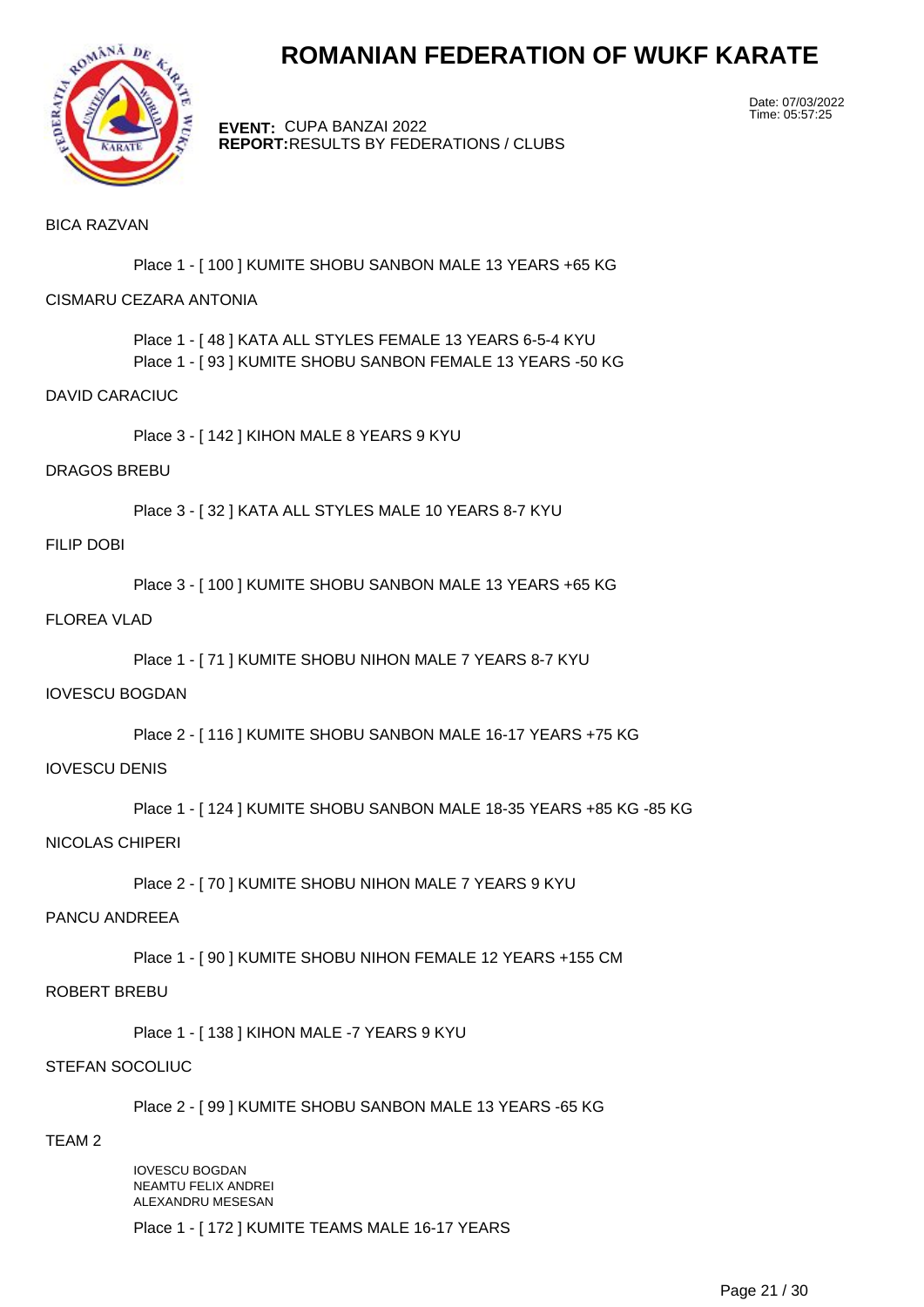

**EVENT:** CUPA BANZAI 2022 **REPORT:** RESULTS BY FEDERATIONS / CLUBS Date: 07/03/2022 Time: 05:57:25

#### TEAM 3

BICA RAZVAN FILIP DOBI STEFAN SOCOLIUC

Place 1 - [ 168 ] KUMITE TEAMS MALE 13 YEARS

# **CS TIGER KARATE ARAD - ARAD**

#### APOPEI MATILDA

Place 2 - [ 93 ] KUMITE SHOBU SANBON FEMALE 13 YEARS -50 KG Place 2 - [ 49 ] KATA ALL STYLES FEMALE 13 YEARS 3 KYU - DAN

BIBART VLAD

Place 1 - [ 92 ] KUMITE SHOBU NIHON MALE 12 YEARS +155 CM

# BOLEAC DRAGAN DAFNIS

Place 1 - [ 33 ] KATA ALL STYLES MALE 10 YEARS 6-5-4 KYU Place 1 - [ 84 ] KUMITE SHOBU NIHON MALE 10 YEARS +145 CM

# BOZGAN LAURENTIU

Place 2 - [ 38 ] KATA ALL STYLES MALE 11 YEARS 9-8-7 KYU Place 2 - [ 87 ] KUMITE SHOBU NIHON MALE 11 YEARS -150 CM

#### DRAGOI ANE MARI

Place 2 - [ 73 ] KUMITE SHOBU NIHON FEMALE 8 YEARS 9 KYU

#### MARCOS MELISSA

Place 1 - [ 110 ] KUMITE SHOBU SANBON FEMALE 16-17 YEARS -50 -55 KG

# MAXIM BIANCA

Place 2 - [ 101 ] KUMITE SHOBU SANBON FEMALE 14-15 YEARS -50 KG

#### MAXIM IULIA

Place 1 - [ 101 ] KUMITE SHOBU SANBON FEMALE 14-15 YEARS -50 KG

### MESESAN ADRIAN

Place 2 - [ 122 ] KUMITE SHOBU SANBON MALE 18-35 YEARS -75 KG

# MESESAN ADRIAN

Place 3 - [ 121 ] KUMITE SHOBU SANBON MALE 18-35 YEARS -65 KG

# MESESAN ALEXANDRU

Place 1 - [ 107 ] KUMITE SHOBU SANBON MALE 14-15 YEARS -75 KG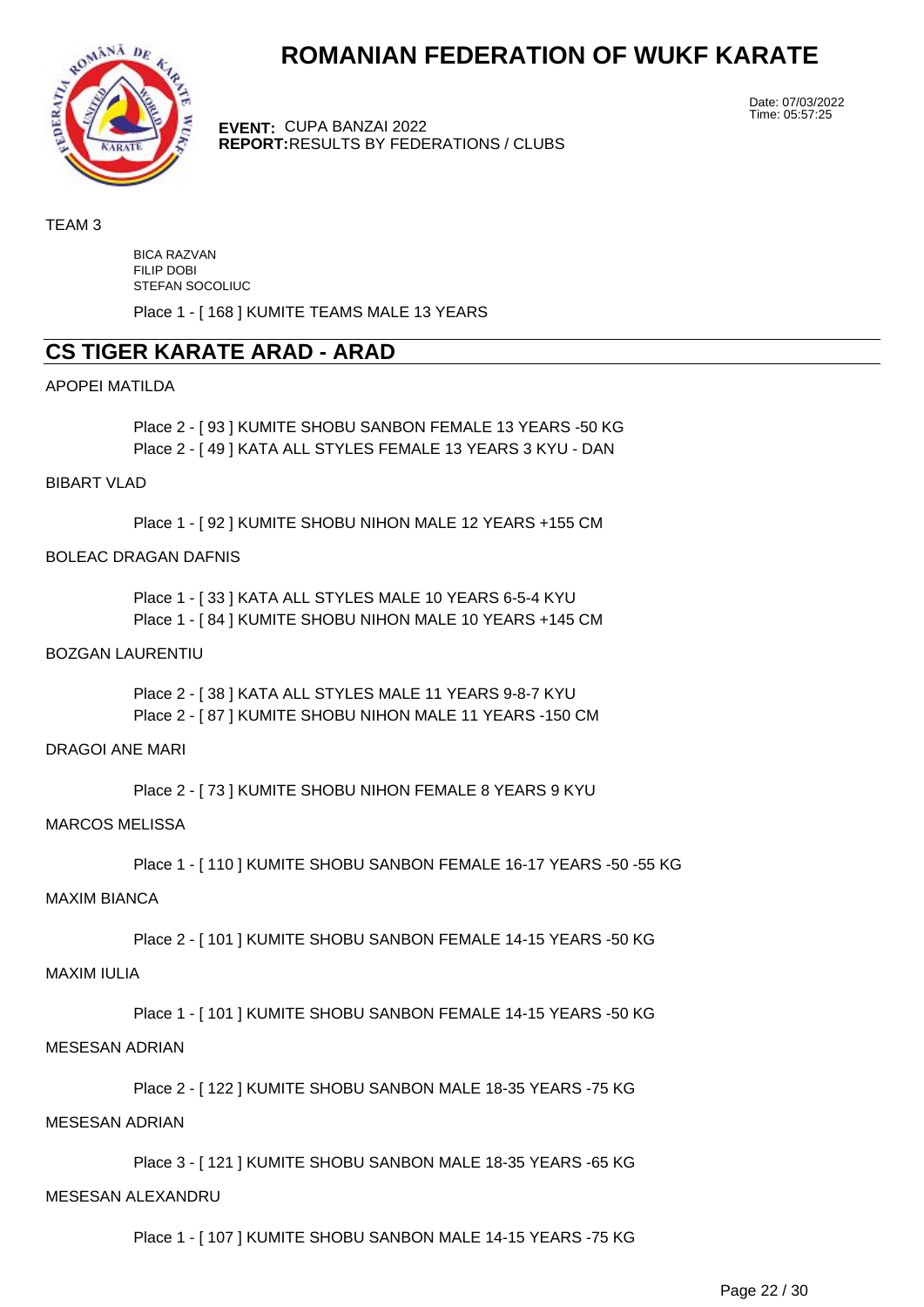

**EVENT:** CUPA BANZAI 2022 **REPORT:** RESULTS BY FEDERATIONS / CLUBS Date: 07/03/2022 Time: 05:57:25

#### MIHUTA MIRUNA

Place 1 - [ 139 ] KIHON FEMALE 7 YEARS 9 KYU Place 1 - [ 68 ] KUMITE SHOBU NIHON FEMALE 7 YEARS 8-7 KYU 9 KYU Place 3 - [ 7 ] KATA ALL STYLES FEMALE 7 YEARS 9 KYU

#### MOTIU ALEXANDRU

Place 1 - [ 26 ] KATA ALL STYLES MALE 9 YEARS 8 YEARS 6 KYU 3 KYU 6-5-4 KYU - DAN Place 3 - [ 80 ] KUMITE SHOBU NIHON MALE 9 YEARS OPEN

#### NEAMTU GEORGIANA

Place 2 - [ 149 ] KIHON FEMALE 12 YEARS 9 KYU

#### ORZ CRINA

Place 1 - [ 43 ] KATA ALL STYLES FEMALE 12 YEARS 11 YEARS 3 KYU - DAN

### PATRICK MESESAN

Place 3 - [ 146 ] KIHON MALE 10 YEARS 9 KYU

#### POPA ALESSANDRO

Place 1 - [ 45 ] KATA ALL STYLES MALE 12 YEARS 6-5-4 KYU Place 3 - [ 91 ] KUMITE SHOBU NIHON MALE 12 YEARS -155 CM

#### RICHARD ROSKOS

Place 3 - [ 38 ] KATA ALL STYLES MALE 11 YEARS 9-8-7 KYU Place 3 - [ 148 ] KIHON MALE 11 YEARS 9 KYU

#### SEPETEAN DARIUS

Place 1 - [ 144 ] KIHON MALE 9 YEARS 9 KYU Place 3 - [ 23 ] KATA ALL STYLES MALE 9 YEARS 9 KYU

#### SICOE IASMINA

Place 2 - [ 86 ] KUMITE SHOBU NIHON FEMALE 11 YEARS +150 CM

#### STANA LUCA

Place 2 - [ 92 ] KUMITE SHOBU NIHON MALE 12 YEARS +155 CM

# STANCIU IOANA ALESSIA

Place 2 - [ 82 ] KUMITE SHOBU NIHON FEMALE 10 YEARS +145 CM

#### SZOLLOSI ALEXANDRA

Place 1 - [ 29 ] KATA ALL STYLES FEMALE 10 YEARS 6-5-4 KYU Place 1 - [ 82 ] KUMITE SHOBU NIHON FEMALE 10 YEARS +145 CM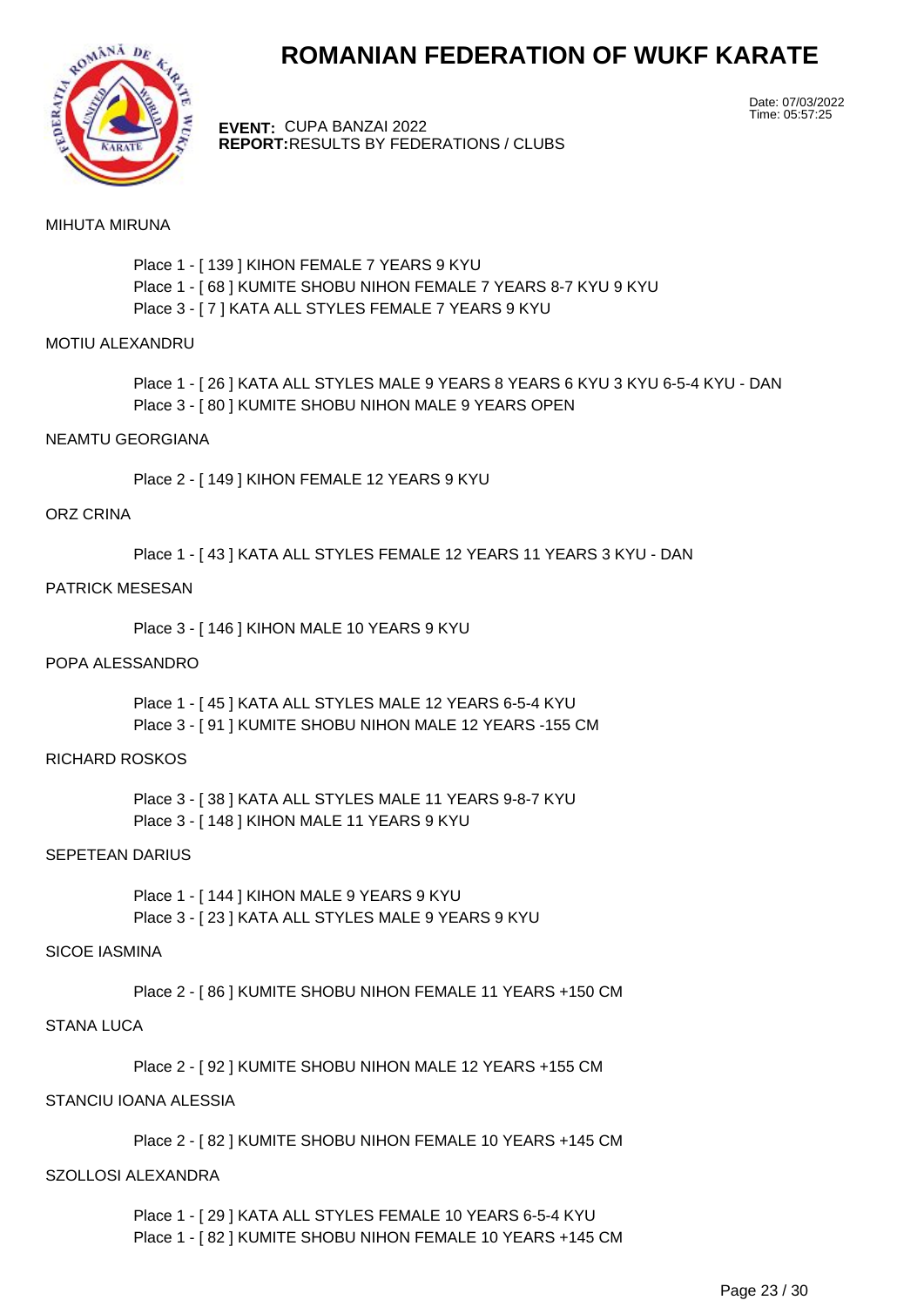

**EVENT:** CUPA BANZAI 2022 **REPORT:** RESULTS BY FEDERATIONS / CLUBS Date: 07/03/2022 Time: 05:57:25

#### TEAM 10

TOKAI HENRIETTA MARCOS MELISSA VIGH MELINDA

Place 1 - [ 171 ] KUMITE TEAMS FEMALE 16-17 YEARS

#### TEAM 11

BOLEAC DRAGAN DAFNIS BOZGAN LAURENTIU RICHARD ROSKOS

Place 1 - [ 154 ] KATA TEAMS MALE 11-12 YEARS

# TEAM 13

BURTOIU FLAVIUS PATRICK MESESAN IERIMA MATEI SEPETEAN DARIUS

Place 2 - [ 164 ] KUMITE TEAMS MALE 8-10 YEARS

### TEAM 14

MIHUTA MIRUNA STANCIU IOANA ALESSIA SZOLLOSI ALEXANDRA DRAGOI ANE MARI

Place 1 - [ 163 ] KUMITE TEAMS FEMALE 8-10 YEARS

#### TEAM 15

APOPEI MATILDA ORZ CRINA MARTINUT SONIA ANDRADA

Place 1 - [ 155 ] KATA TEAMS FEMALE 13 YEARS

# TEAM 2

TOTH ARON APREUTESEI OVIDIU MOTIU ALEXANDRU

Place 2 - [ 152 ] KATA TEAMS MALE 8-10 YEARS

# TEAM 3

SICOE IASMINA SZOLLOSI ALEXANDRA NEAMTU GEORGIANA

Place 3 - [ 153 ] KATA TEAMS FEMALE 11-12 YEARS

#### TEAM 5

TOTH ARON MOTIU ALEXANDRU APREUTESEI OVIDIU

Place 1 - [ 164 ] KUMITE TEAMS MALE 8-10 YEARS

#### TEAM 6

MARTINUT SONIA ANDRADA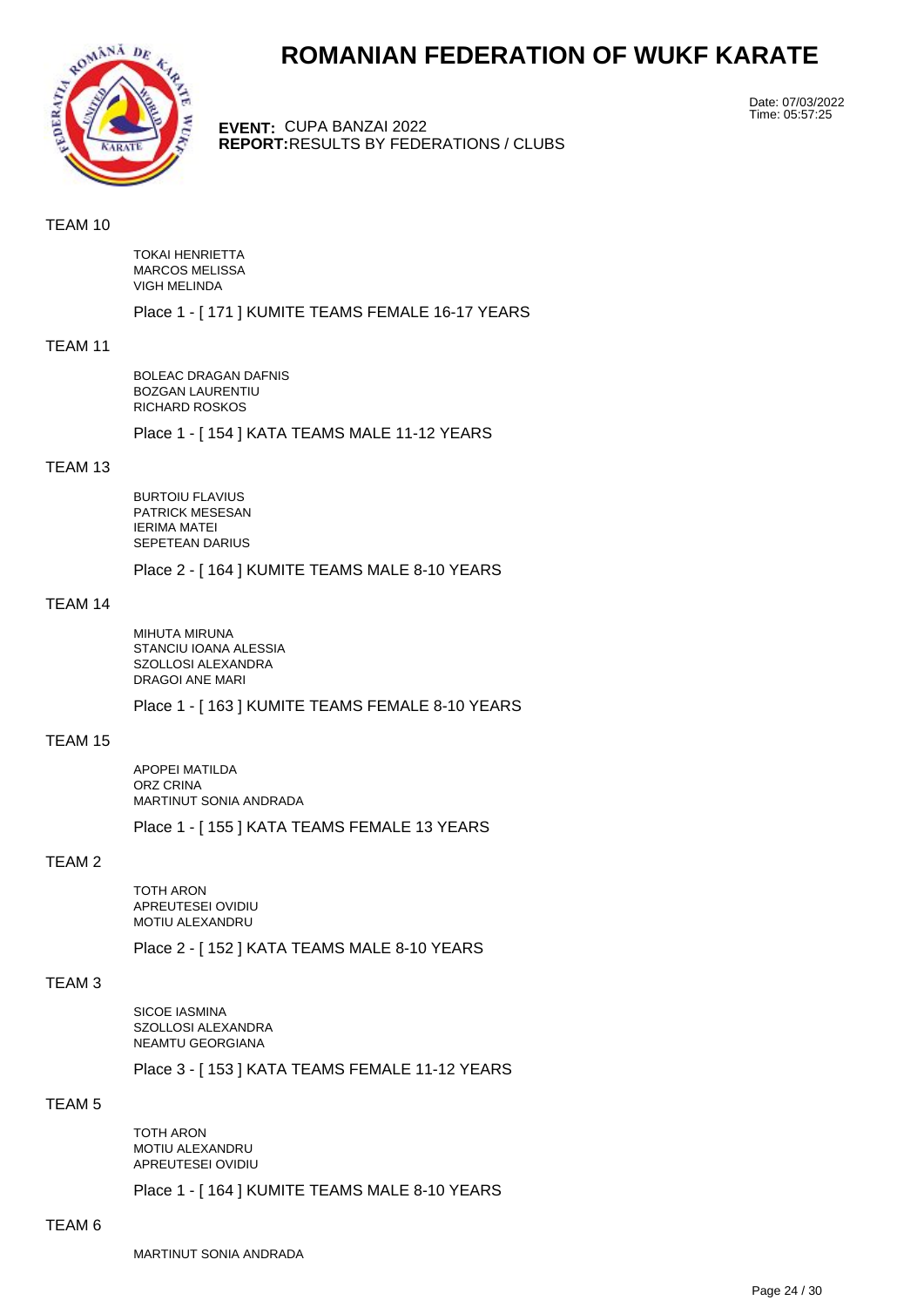

**EVENT:** CUPA BANZAI 2022 **REPORT:** RESULTS BY FEDERATIONS / CLUBS Date: 07/03/2022 Time: 05:57:25

ORZ CRINA SICOE IASMINA NEAMTU GEORGIANA

Place 3 - [ 165 ] KUMITE TEAMS FEMALE 11-12 YEARS

#### TEAM 7

POPA ALESSANDRO BIBART VLAD STANA LUCA BALINT VLAD

Place 1 - [ 166 ] KUMITE TEAMS MALE 11-12 YEARS

#### TEAM 8

BOZGAN LAURENTIU BOLEAC DRAGAN DAFNIS RICHARD ROSKOS IANIS SANDU

Place 3 - [ 166 ] KUMITE TEAMS MALE 11-12 YEARS

#### TEAM 9

BIGU IUSTINA APOPEI MATILDA MAXIM IULIA MAXIM BIANCA Place 2 - [ 169 ] KUMITE TEAMS FEMALE 14-15 YEARS

TOKAI HENRIETTA

Place 1 - [ 112 ] KUMITE SHOBU SANBON FEMALE 16-17 YEARS +60 KG

TOTH ARON

Place 2 - [ 33 ] KATA ALL STYLES MALE 10 YEARS 6-5-4 KYU Place 2 - [ 84 ] KUMITE SHOBU NIHON MALE 10 YEARS +145 CM

# **CS ZANSHIN - SATU-MARE**

# ARDELEAN HOREA

Place 1 - [ 105 ] KUMITE SHOBU SANBON MALE 14-15 YEARS -55 KG

IVA ARIANA

Place 1 - [ 103 ] KUMITE SHOBU SANBON FEMALE 14-15 YEARS -60 KG

# **KARATE CLUB SANDAN - DEVA**

ANGHEL SORINA-MARIA

Place 3 - [ 147 ] KIHON FEMALE 11 YEARS 9 KYU

# **KARATE FEDERATION REPUBLIC OF SRPSKA - MODRICA**

DANICIC DARKO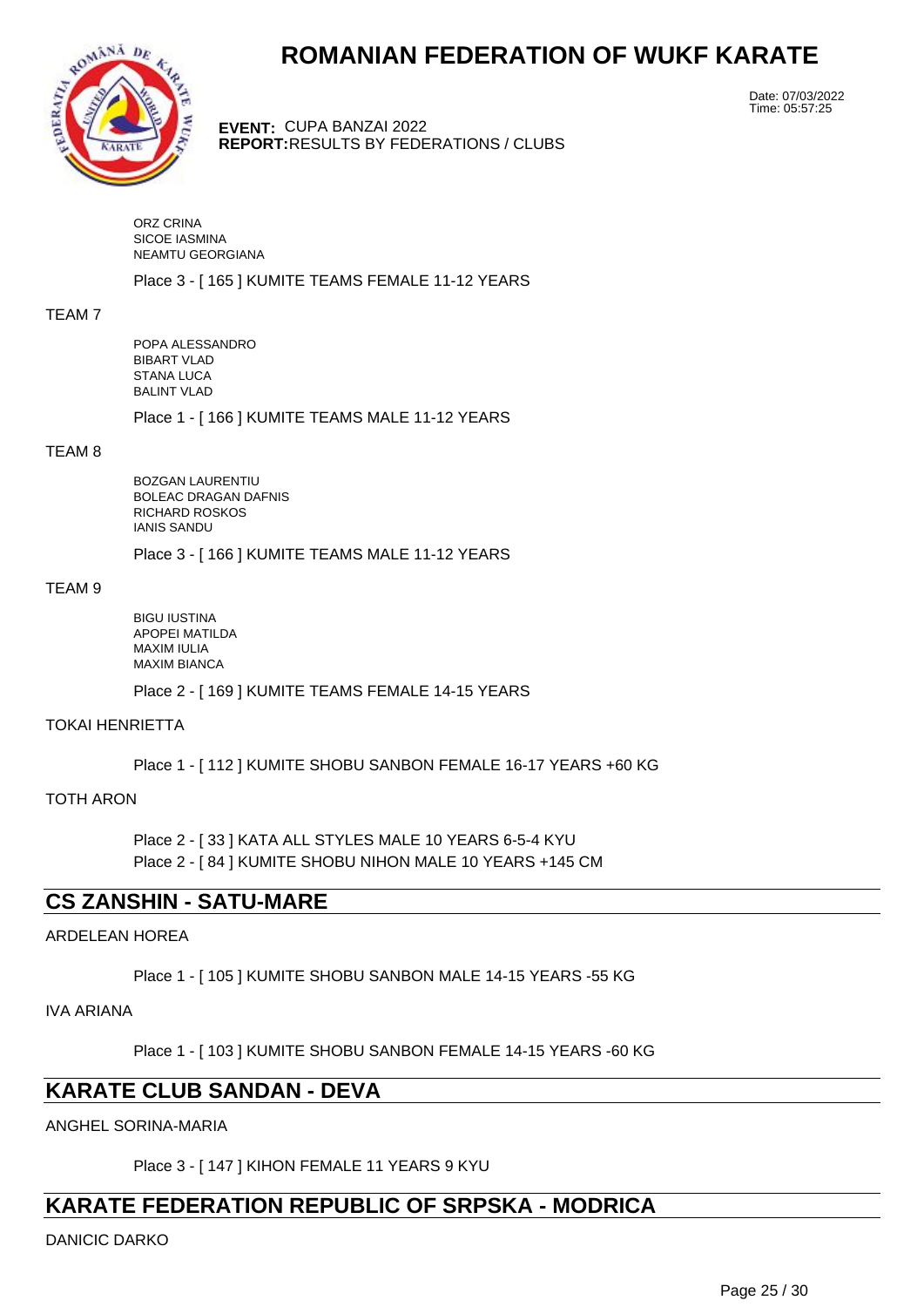

**EVENT:** CUPA BANZAI 2022 **REPORT:** RESULTS BY FEDERATIONS / CLUBS Date: 07/03/2022 Time: 05:57:25

# Place 1 - [40 ] KATA ALL STYLES MALE 11 YEARS 10 YEARS 3 KYU - DAN Place 3 - [ 88 ] KUMITE SHOBU NIHON MALE 11 YEARS +150 CM

### DJURIC VLADIMIR

Place 2 - [ 44 ] KATA ALL STYLES MALE 12 YEARS 9-8-7 KYU

# PASALIC SRETEN

Place 2 - [ 58 ] KATA ALL STYLES MALE 14-15 YEARS 3 KYU - DAN

# RISTIC HELENA

Place 2 - [ 96 ] KUMITE SHOBU SANBON FEMALE 13 YEARS +60 KG

# TOPIC SANJA

Place 1 - [ 104 ] KUMITE SHOBU SANBON FEMALE 14-15 YEARS +60 KG Place 2 - [ 53 ] KATA ALL STYLES FEMALE 14-15 YEARS 9-8-7 KYU

# **PALATUL COPIILOR - CLUJ NAPOCA - CLUJ-NAPOCA**

# ALEXIA ANCA

Place 2 - [ 133 ] KUMITE SHOBU IPPON FEMALE 16-17 ANI OPEN

# ANISIA AGIGHIOLEANU

Place 3 - [ 28 ] KATA ALL STYLES FEMALE 10 YEARS 8-7 KYU

#### ARTUR ALBERT

Place 2 - [ 129 ] KUMITE SHOBU IPPON MALE 13 ANI -165 CM

# BADIU DAVID

Place 1 - [ 61 ] KATA ALL STYLES MALE 16-17 YEARS 9-8-7-6 KYU

# BALAZS-BARNA THOMAS

Place 2 - [ 17 ] KATA ALL STYLES MALE 8 YEARS 8-7 KYU

#### BRATFALEAN FABIAN

Place 2 - [ 62 ] KATA ALL STYLES MALE 16-17 YEARS 5-4-3-2-1 KYU + DAN

# BRETFELEAN MAYA

Place 1 - [ 28 ] KATA ALL STYLES FEMALE 10 YEARS 8-7 KYU Place 2 - [ 81 ] KUMITE SHOBU NIHON FEMALE 10 YEARS -145 CM

#### DAVID MARGINEAN

Place 2 - [ 16 ] KATA ALL STYLES MALE 8 YEARS 9 KYU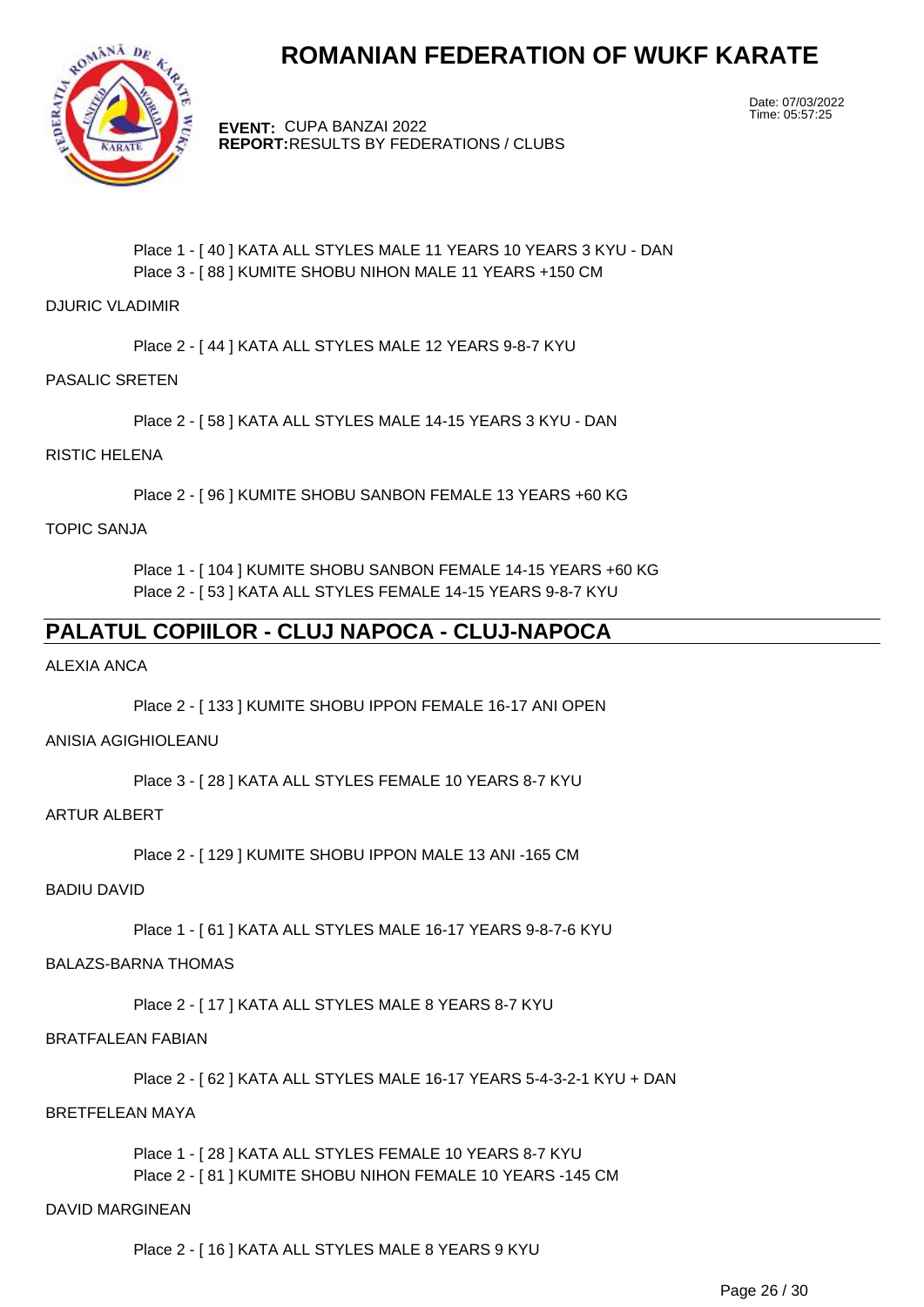

**EVENT:** CUPA BANZAI 2022 **REPORT:** RESULTS BY FEDERATIONS / CLUBS Date: 07/03/2022 Time: 05:57:25

Place 2 - [ 142 ] KIHON MALE 8 YEARS 9 KYU

# DENIS DUMITREAN

Place 2 - [ 134 ] KUMITE SHOBU IPPON MALE 16-17 ANI OPEN 14-15 ANI OPEN

#### GRETA NICOLAS

Place 2 - [ 32 ] KATA ALL STYLES MALE 10 YEARS 8-7 KYU

#### LACATUS GAROFITA

Place 2 - [ 135 ] KUMITE SHOBU IPPON FEMALE 18-35 ANI OPEN Place 3 - [ 64 ] KATA ALL STYLES FEMALE 18-35 YEARS 5-4-3-2-1 KYU + DAN

#### MACRA VASILIE

Place 1 - [ 16 ] KATA ALL STYLES MALE 8 YEARS 9 KYU Place 1 - [ 142 ] KIHON MALE 8 YEARS 9 KYU

### MARGINEAN FILOMELA

Place 1 - [ 65 ] KATA ALL STYLES FEMALE OVER 36 YEARS OPEN

#### MARGINEAN IANIS

Place 1 - [ 32 ] KATA ALL STYLES MALE 10 YEARS 8-7 KYU

#### MARGINEAN IOANA

Place 1 - [ 20 ] KATA ALL STYLES FEMALE 9 YEARS 8-7 KYU

#### MATEI BOGDAN

Place 1 - [ 24 ] KATA ALL STYLES MALE 9 YEARS 8-7 KYU

#### MESESAN VLAD

Place 1 - [50 ] KATA ALL STYLES MALE 13 YEARS 9-8-7 KYU

#### MITITEAN LUCA

Place 1 - [ 129 ] KUMITE SHOBU IPPON MALE 13 ANI -165 CM

#### OLTEAN SMARANDA

Place 2 - [ 59 ] KATA ALL STYLES FEMALE 16-17 YEARS 9-8-7-6 KYU

### POPOVICI SABRINA

Place 3 - [ 89 ] KUMITE SHOBU NIHON FEMALE 12 YEARS -155 CM Place 3 - [ 42 ] KATA ALL STYLES FEMALE 12 YEARS 6-5-4 KYU

### PREDA RAISA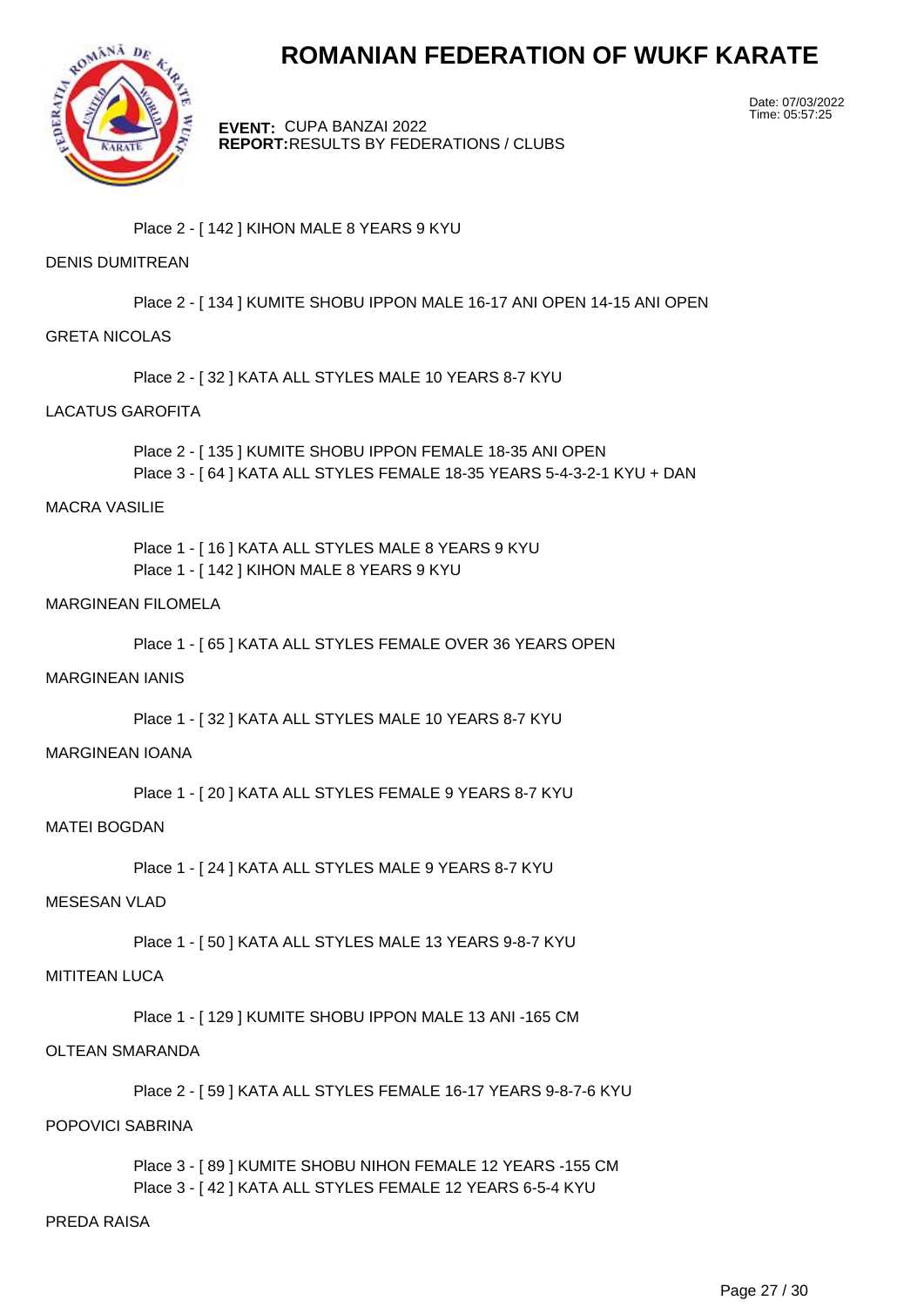

**EVENT:** CUPA BANZAI 2022 **REPORT:** RESULTS BY FEDERATIONS / CLUBS Date: 07/03/2022 Time: 05:57:25

Place 1 - [ 41 ] KATA ALL STYLES FEMALE 12 YEARS 9-8-7 KYU

# SALOMIE PATRICIA

Place 3 - [ 35 ] KATA ALL STYLES FEMALE 11 YEARS 9-8-7 KYU

#### SARA POPOVICI

Place 1 - [ 149 ] KIHON FEMALE 12 YEARS 9 KYU

#### SIBIANU IULIA

Place 3 - [ 59 ] KATA ALL STYLES FEMALE 16-17 YEARS 9-8-7-6 KYU

## SZABO EDUARD

Place 1 - [ 17 ] KATA ALL STYLES MALE 8 YEARS 8-7 KYU

#### TEAM 1

ANISIA AGIGHIOLEANU BRETFELEAN MAYA MARGINEAN IOANA

Place 1 - [ 151 ] KATA TEAMS FEMALE 8-10 YEARS

#### TEAM 10

ANISIA AGIGHIOLEANU BRETFELEAN MAYA LUIZA MIHALI

Place 3 - [ 163 ] KUMITE TEAMS FEMALE 8-10 YEARS

### TEAM 12

GRETA NICOLAS MARGINEAN IANIS MATEI BOGDAN

Place 3 - [ 164 ] KUMITE TEAMS MALE 8-10 YEARS

#### TEAM 3

POPOVICI SABRINA TOLOMAN IRINA PREDA RAISA

Place 1 - [ 153 ] KATA TEAMS FEMALE 11-12 YEARS

# TEAM 4

SIBIANU IULIA OLTEAN SMARANDA IULIA LAPUSAN

# Place 2 - [ 161 ] KATA TEAMS FEMALE +18 YEARS 16-17 YEARS

# TEAM 5

GRETA NICOLAS MARGINEAN IANIS MATEI BOGDAN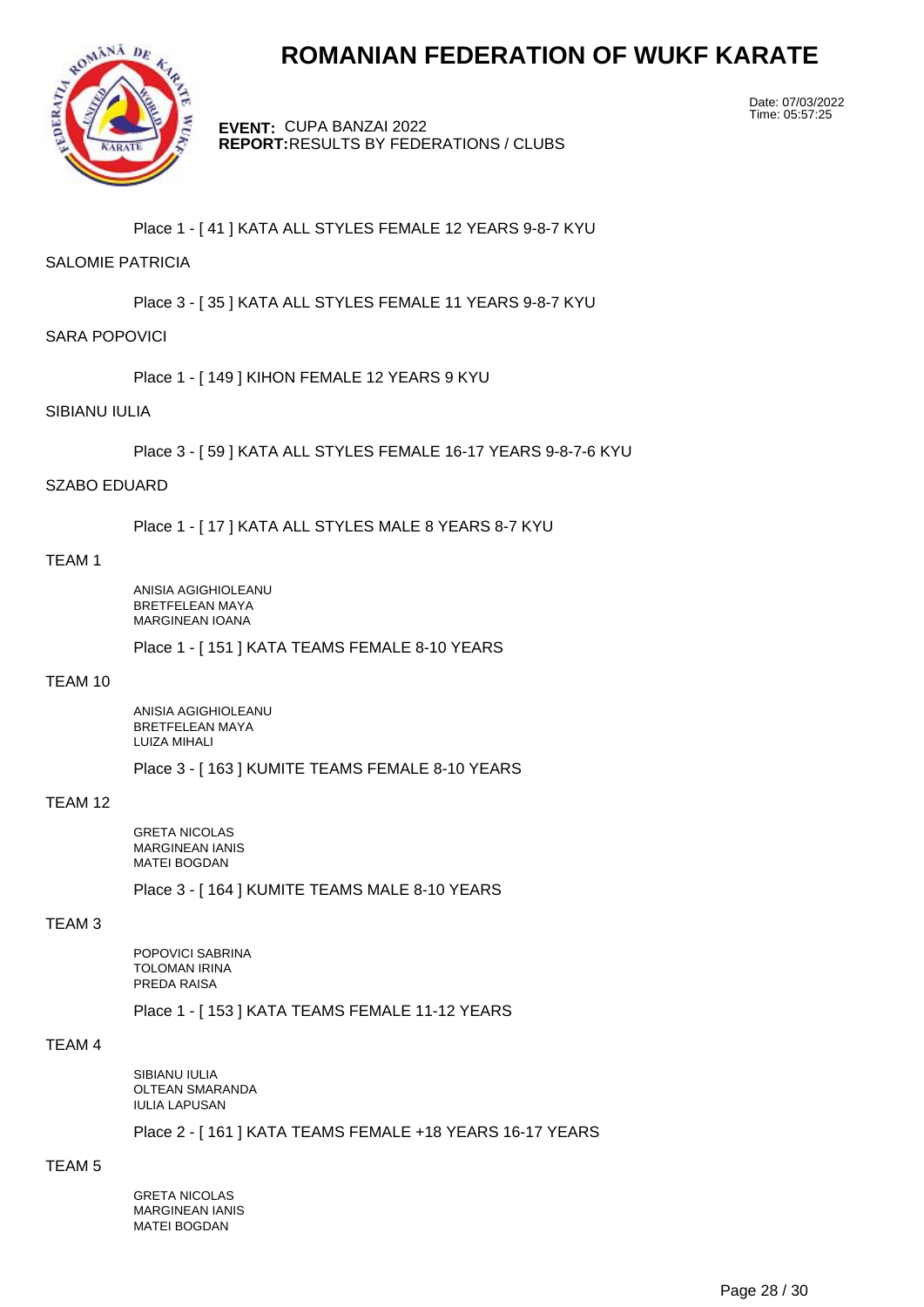

**EVENT:** CUPA BANZAI 2022 **REPORT:** RESULTS BY FEDERATIONS / CLUBS Date: 07/03/2022 Time: 05:57:25

Place 1 - [ 152 ] KATA TEAMS MALE 8-10 YEARS

### TEAM 7

TUDOR TOFAN BOGDAN AXENTE VICTOR TOFAN

Place 2 - [ 154 ] KATA TEAMS MALE 11-12 YEARS

#### TEAM 8

DENIS DUMITREAN KERESZTES ARTUR VESCAN CATALIN

Place 2 - [ 160 ] KATA TEAMS MALE 16-17 YEARS

#### TEAM 9

MESESAN VLAD ARTUR ALBERT CADAR ROMEO

Place 2 - [ 158 ] KATA TEAMS MALE 14-15 YEARS

# TOLOMAN IRINA

Place 3 - [ 41 ] KATA ALL STYLES FEMALE 12 YEARS 9-8-7 KYU

#### VESCAN CATALIN

Place 3 - [ 134 ] KUMITE SHOBU IPPON MALE 16-17 ANI OPEN 14-15 ANI OPEN

#### VOICILA IRINA

Place 2 - [ 20 ] KATA ALL STYLES FEMALE 9 YEARS 8-7 KYU

# **SAKKI INTERNATIONAL - PIATRA NEAMT**

#### AANICAI DANIEL

Place 1 - [ 126 ] KUMITE SHOBU SANBON MALE OVER 36 YEARS OPEN Place 2 - [66 ] KATA ALL STYLES MALE OVER 36 YEARS OPEN

# ALINEI TUDOR

Place 2 - [ 124 ] KUMITE SHOBU SANBON MALE 18-35 YEARS +85 KG -85 KG

# BORDEIANU EMMA BEATRICE

Place 2 - [ 74 ] KUMITE SHOBU NIHON FEMALE 8 YEARS 8-7 KYU

#### FARCAS MARIUCA ANASTASIA

Place 1 - [ 74 ] KUMITE SHOBU NIHON FEMALE 8 YEARS 8-7 KYU

#### FOTEA RARES

Place 2 - [ 105 ] KUMITE SHOBU SANBON MALE 14-15 YEARS -55 KG